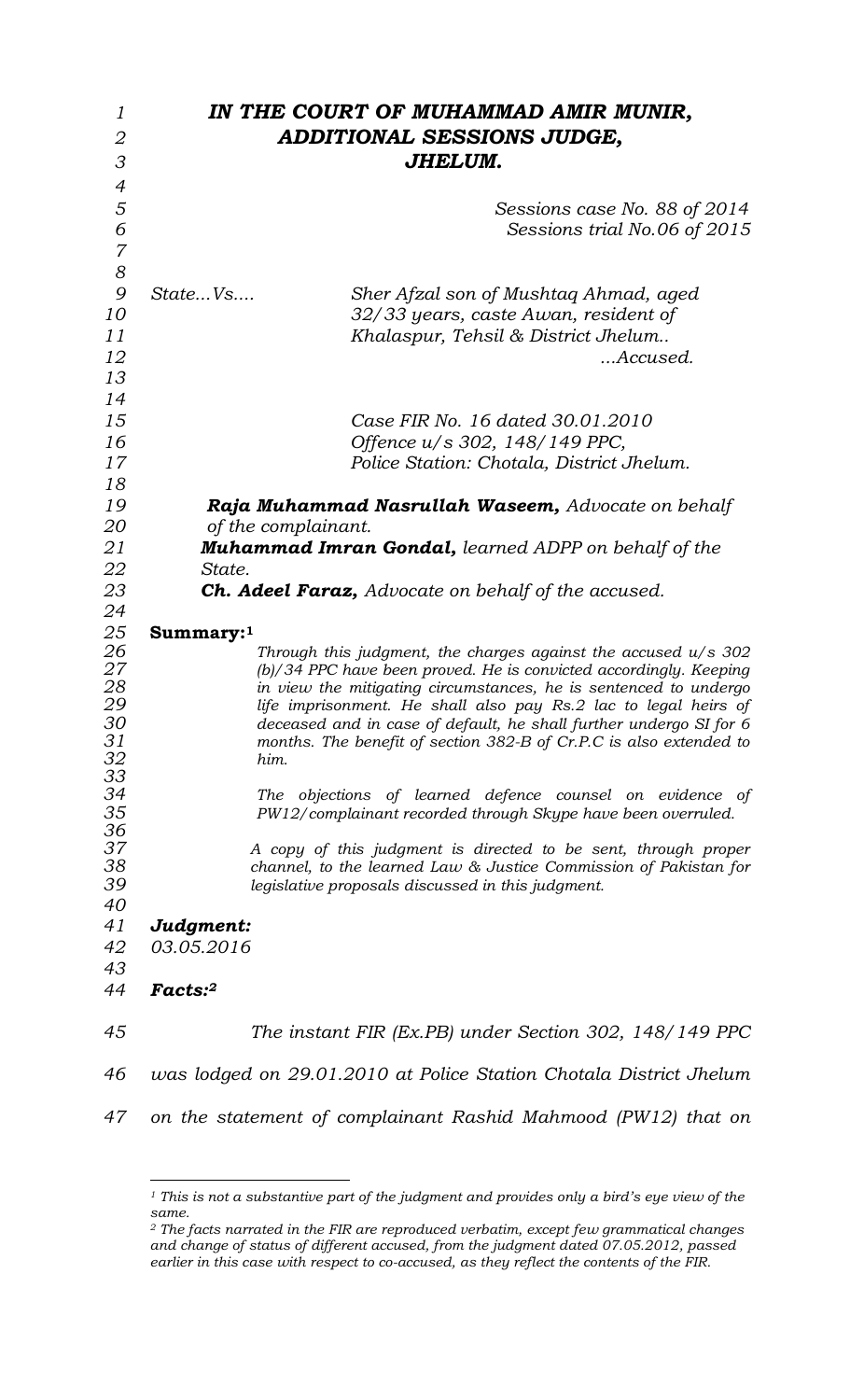*Page 2 of 37*

 *29.01.2010, he alongwith his brother Rajjab Hussain and brother-in- law Abid Hussain were present in his house when Rajjab Hussain told that co-accused Mahzar Hussain (since acquitted) made a telephonic call to him and asked him to come to his house for effecting a compromise with Shahzad alias Shadu (now deceased). Therefore, the complainant alongwith Rajjab Hussain deceased and Abid Hussain PW13 went to the house of co-accused Mazhar Hussain (since acquitted) situated in village Dhoke Jammat; that they reached there at about 8:25 p.m. and saw that co-accused Mazhar Hussain (since acquitted) while armed with 30-bore pistol, Shehzad alias Shadu (now deceased) armed with Kalashnikov, Sher Afzal (accused present in the Court) armed with 244-bore riffle, Abdul Waheed (since convicted) armed with 244-bore riffle, Ibrar co- accused (since acquitted) armed with 30-bore pistol and Talib Hussain were sitting on cots. The co-accused Shazad alias Shadu (now deceased) asked his brother Abdul Waheed co-accused (since convicted) whether Rajjab was the same person who has stolen his motorcycle and caused fire arm injury to him and on his affirmative reply, Shahzad (P.O/now deceased) abused Rajjab deceased who replied in the same tune. Then Shehzad alias Shadu (now deceased) made fire shot from his Kalashnikov which hit Rajjab on his back, the present accused Sher Afzal made fire shot from his 244-bore rifle which hit on the left leg of Rajjab who fell down. Abdul Waheed accused (since convicted) made fire shot from his 244-bore rifle which hit on leg and knee of Rajjab Hussain whereas the fire shot made by Ibrar Hussain co-accused (since acquitted) with his 30-bore pistol hit upon the left arm of Rajjab Hussain. Talib Hussain co-*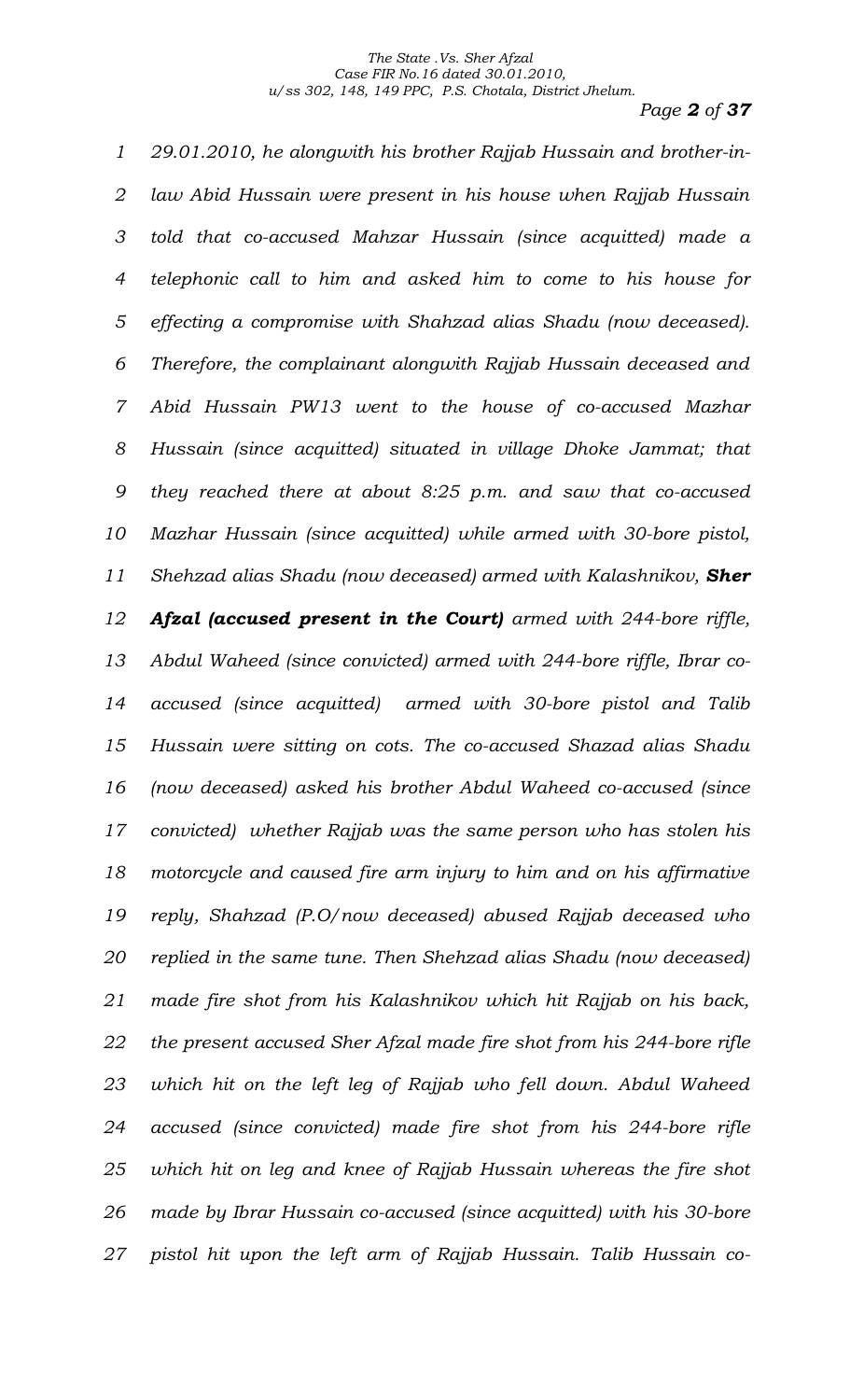*Page 3 of 37*

 *accused (since acquitted) and Mazhar Hussain (since acquitted) stood on the complainant and Abid Hussain aiming their arms on them. Rajjab Hussain succumbed to his injuries at the spot and the accused persons fled away. Thereafter, the dead body of deceased was shifted to DHQ Hospital, Jhelum and police was informed. The occurrence was witnessed by the complainant alongwith Abid Hussain PW 13.* 

 *2. The motive behind the occurrence was that on 24.11.2009, Abdul Waheed, co-accused (since convicted) got registered a case against Rajjab Hussain deceased u/s 394 PPC and for taking revenge of the same occurrence, the accused have committed the murder of deceased Rajjab Hussain.*

 *3. The co-accused Abdul Waheed was convicted while co- accused Mazhar Hussain and Ibrar Hussain were acquitted vide the judgment dated 07.05.2012 passed by Ch. Muhammad Mumtaz Hussain, the then learned ASJ, Jhelum. Another accused Talib Hussain was acquitted vide order dated 26.10.2010 passed by Mr. Tahir Sabir, the then learned ASJ, Jhelum. One accused Omer Shezad alias Shado has been passed away in Khairpur in the year 2012, as per report us/ 173 of Cr.P.C submitted in the instant trial.*

 *4. The present accused Sher Afzal alias Sheri was arrested on 17.06.2014 and after recovery of riffle 44-bore, he was sent to judicial lock up on 26.06.2014. The incomplete Report u/s 173 of Cr.P.C of accused Sher Afzal submitted before the Court on 02.09.2014. Thereafter, learned Illaqa Magistrate sent the Report u/s 173 of Cr.P.C., to the learned Sessions Judge, Jhelum on*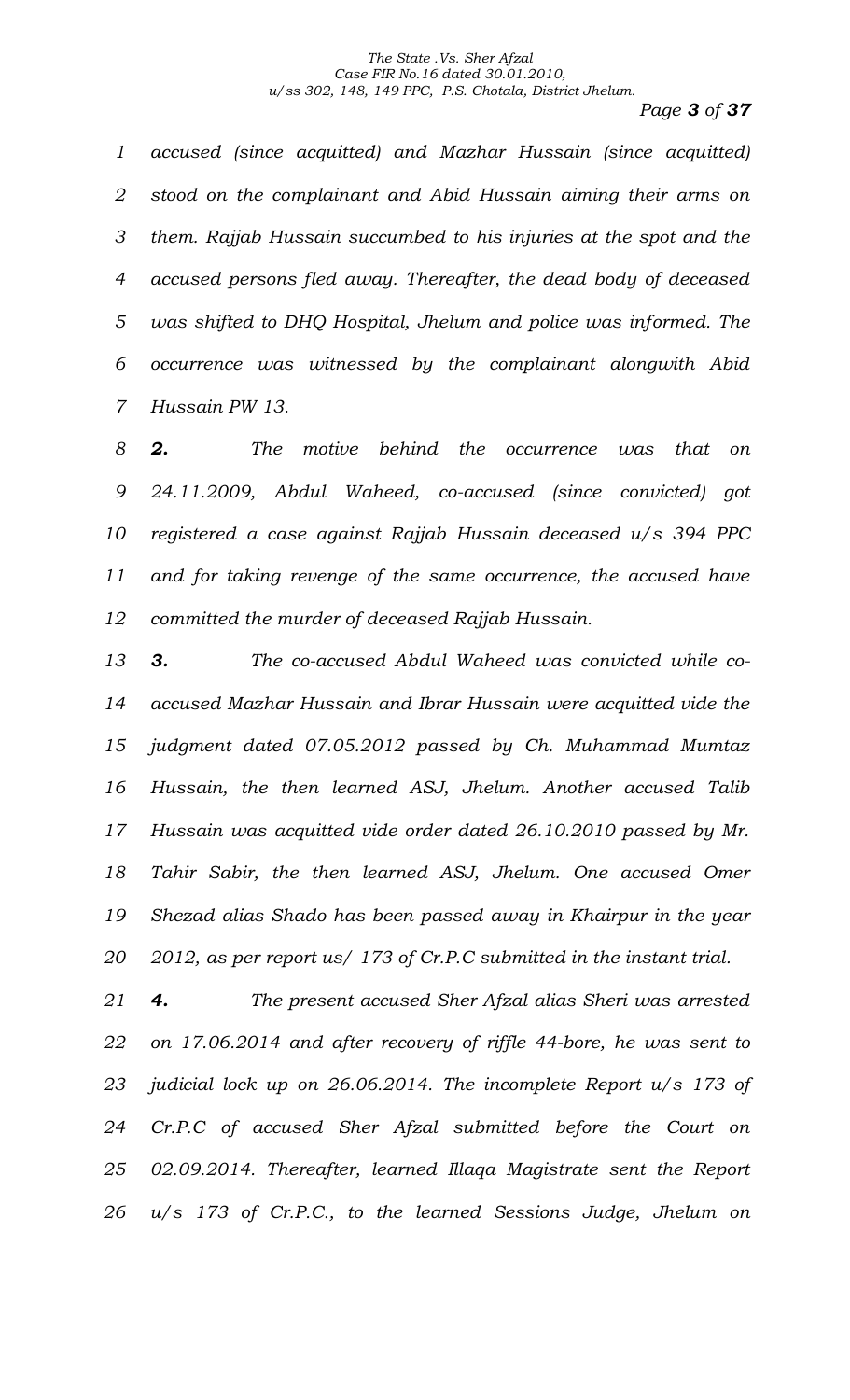*Page 4 of 37*

- *13.09.2014 and the same was entrusted to my learned Predecessor by the learned Sessions Judge, Jhelum on 20.09.2014.*
- *5. The copies of statements/documents as required u/s 265-C were distributed to the accused on 20.09.2014.*
- *6. After receiving of original record from the Hon'ble Lahore High Court, Rawalpindi Bench, Rawalpindi, the accused was formally charge-sheeted on 02.01.2015 as under:-*
- *Charge:*

 *"That on 29.01.2010 at about 8.25p.m in the area of village Nara within the jurisdiction of P.S. Chotala, Tehsil & Distt. Jhelum, you (above said accused) while armed with 244 bore rifle alongwith your co-accused Mazhar Hussain, Ibrar Hussain (since acquitted), Abdul Waheed (since convicted) and Umar Shahzad (since P.O.) in furtherance of your common object formed an unlawful assembly and thereby you have committed the offence punishable/s 148 of PPC which is within the cognizance of this Court.*

*Secondly:*

 *That on same day, time and place, you while armed with 244 bore rifle alongwith your co-accused Mazhar Hussain, Ibrar Hussain (since acquitted), Abdul Waheed (since convicted) and Umar Shahzad (since P.O) in furtherance of your common object have committed Qatl- e-Amad of Rajjab Hussain and thereby you committed an offence punishable under section 302/149 of the Pakistan Penal code which is within the cognizable of this Court.*

- *And I hereby direct that you be tried by this court for the above-said offence."*
- *Accused has denied the charge and claimed trial.*
- *Prosecution evidence:*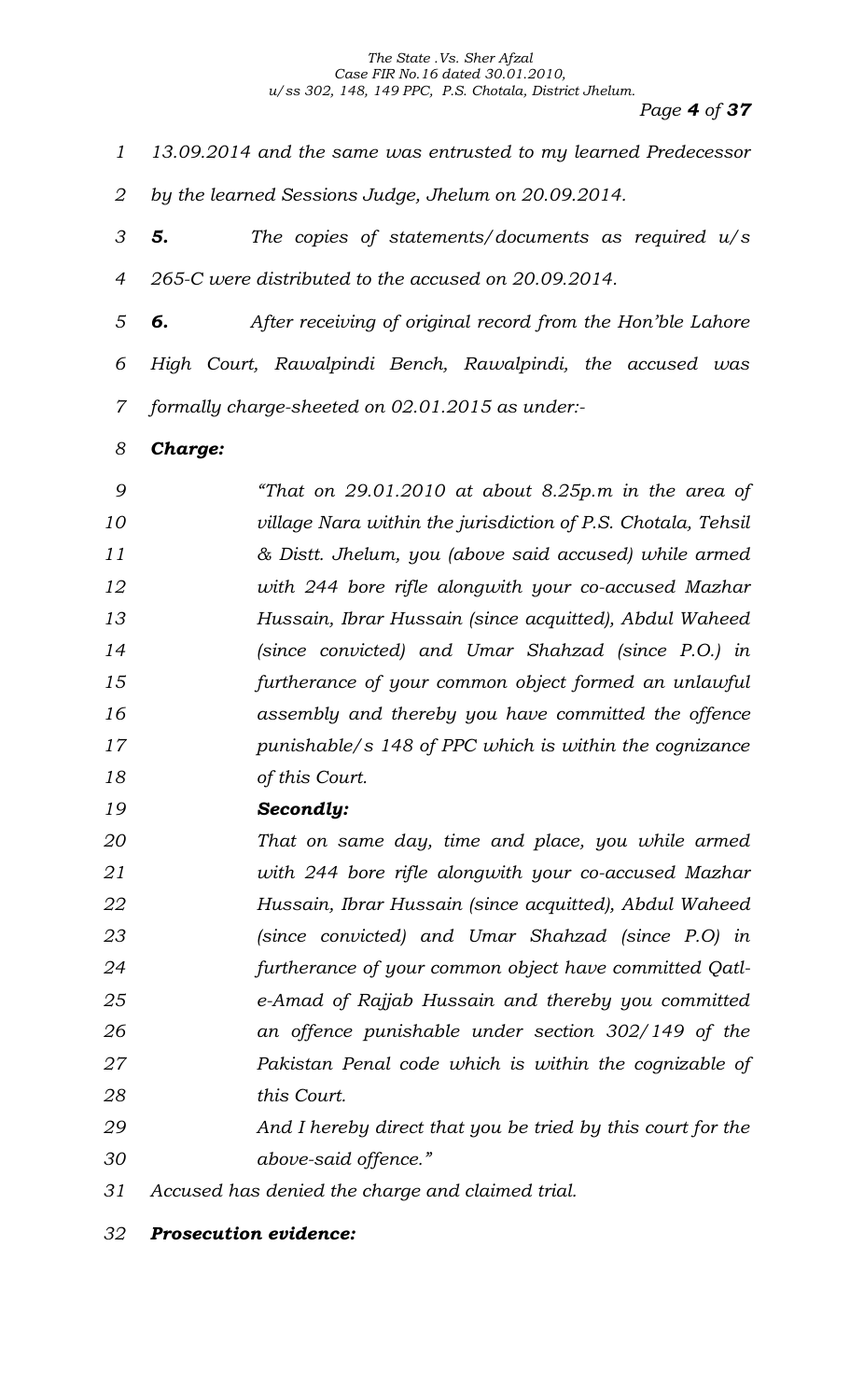| 1              | a) |                 | Oral evidence:                                       |  |
|----------------|----|-----------------|------------------------------------------------------|--|
| 2              | 7. |                 | The prosecution has produced the following evidence: |  |
| 3              |    | PW1             | Muhammad Aslam 782/C, (Parcel witness of             |  |
| $\overline{4}$ |    |                 | empties of Kalashnikov and empties of rifle          |  |
| 5              |    |                 | 44-bore),                                            |  |
| 6              |    | PW <sub>2</sub> | Asad Sikandar 1074/C (witness of parcel of           |  |
| 7              |    |                 | 44-bore rifle to PFL, Lahore),                       |  |
| 8              |    | PW3             | Asim Muneer 32/C (witness of recovery of             |  |
| 9              |    |                 | riffle 44 bore Ex.P1 and five bullets),              |  |
| 10             |    | PW4             | Iftikhar Afzal, ASI (witness of Scribe of FIR        |  |
| 11             |    |                 | $Ex.$ $PB$ ),                                        |  |
| 12             |    | PW <sub>5</sub> | Asif Akhtar Draftsman (secondary witness of          |  |
| 13             |    |                 | scribe of scaled site plan and notes with            |  |
| 14             |    |                 | black ink Ex.PC),                                    |  |
| 15             |    | PW <sub>6</sub> | Ameer Afzal 845/HC (witness of safe custody          |  |
| 16             |    |                 | of parcel of 44- bore gun)                           |  |
| 17             |    | PW7             | Dr.Mian Mazhar Hayat, S.M.O (witness of              |  |
| 18             |    |                 | post-mortem)                                         |  |
| 19             |    | PW8             | Zameer Hussain, ASI (handed over parcels of          |  |
| 20             |    |                 | blood stained earth and empty to Muhammad            |  |
| 21             |    |                 | Aslam constable for transmission to PFSA,            |  |
| 22             |    |                 | lahore),                                             |  |
| 23             |    | PW9             | Zulfigar Ali 503/C (witness of proclamation          |  |
| 24             |    |                 | Ex.PE                                                |  |
| 25             |    | <b>PW10</b>     | Sarfraz Ahmad, SI (I.O. of the case, witness         |  |
| 26             |    |                 | to NBW and proclamations against present             |  |
| 27             |    |                 | accused),                                            |  |
| 28             |    | <b>PW11</b>     | Naqeeb Sultan 473/C (Executants of NBW of            |  |
| 29             |    |                 | accused Sher Afzal Ex.PG)                            |  |
| 30             |    | <b>PW12</b>     | Rashid Mahmood (complainant and eye                  |  |
| 31             |    |                 | witness of the case, who deposed from Saudi          |  |
| 32             |    |                 | Arabia through Skype on 01.04.2016),                 |  |
| 33             |    | <b>PW13</b>     | Abid Hussain (eye witness of the occurrence),        |  |
| 34             |    | <b>PW14</b>     | Muhammad Iqbal (witness of post-mortem               |  |
| 35             |    |                 | and last worn cloth and marginal witness of          |  |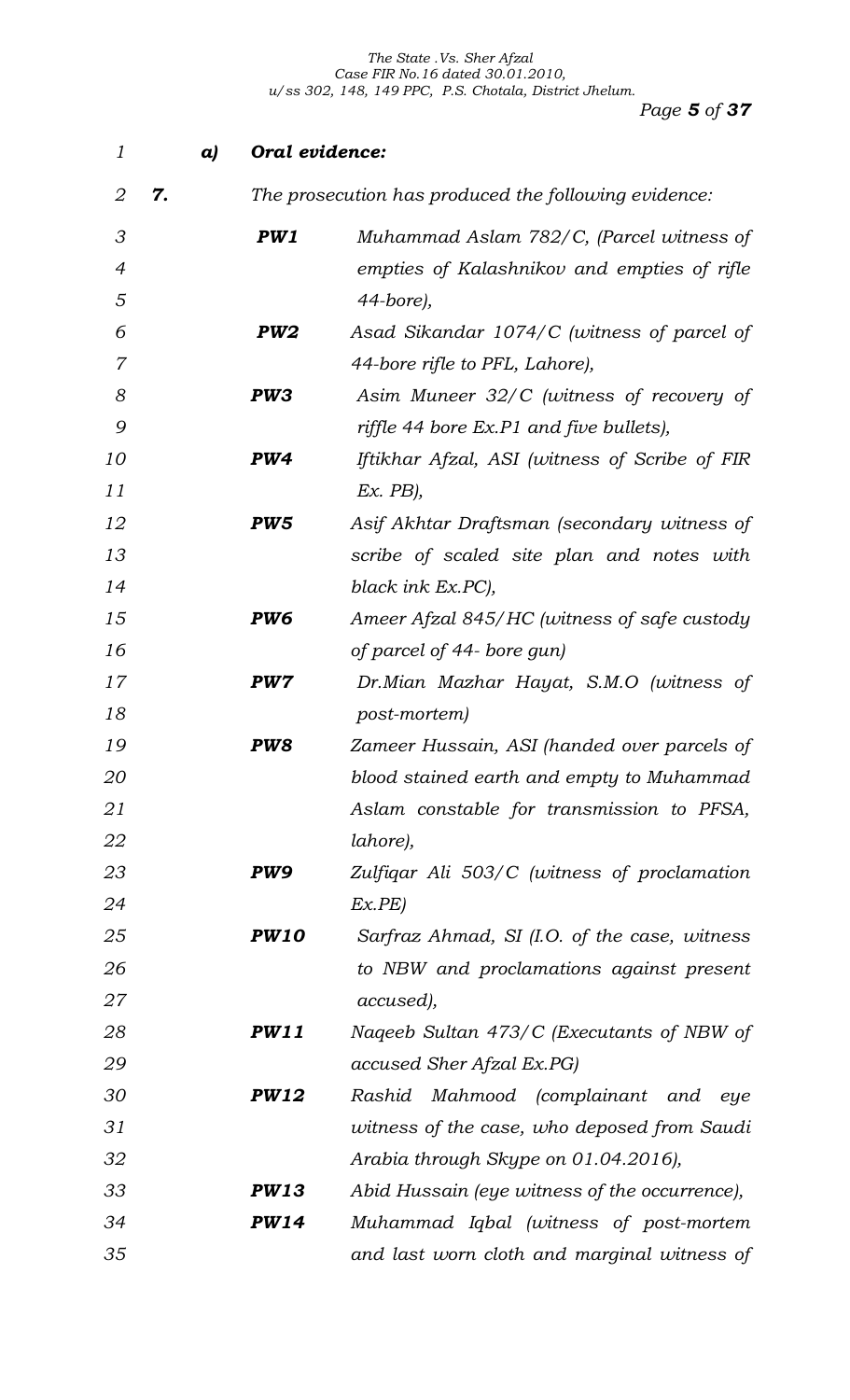*Page 6 of 37*

| $\mathfrak{1}$   |             | recovery memo Ex. PQ. He is also marginal                          |
|------------------|-------------|--------------------------------------------------------------------|
| $\overline{2}$   |             | witness of recovery memo of riffle 44-bore                         |
| $\mathcal S$     |             | and bullets, Ex.PA ),                                              |
| $\overline{4}$   | <b>PW15</b> | Muhammad Siddique, Retired SI $(2^{nd}$ last I.O.                  |
| 5                |             | of the case),                                                      |
| 6                | <b>PW16</b> | Zulfigar Ali, SI (last I.O who submitted challan                   |
| $\overline{7}$   |             | $u/s$ 173 of Cr.P.C).                                              |
| $\boldsymbol{8}$ |             |                                                                    |
| 9                |             | Learned ADPP given up PWs, Nageeb Sultan 473/ and Ghulam           |
| 10               |             | Shabbir 855/C being unnecessary on 20.04.2015 while PW Liagat      |
| 11               |             | Ali, Inspector was given on 02.02.2016. PWs Waqas Elahi 1032/C,    |
| 12               |             | Mobashar Mehmood 1046/C and Rafiq Sajjad, SI were given up         |
| 13               |             | being unnecessary on 20.04.2016. However, PW Naqeeb Sultan was     |
| 14               |             | summoned on an application dated 04.03.2016 by the learned         |
| 15               |             | counsel for the complainant, which was not objected to by the      |
| 16               |             | learned Defence Counsel, as per order dated 14.03.2016. The        |
| 17               |             | prosecution also tendered the Report of PFSA, Lahore Ex.PW,        |
| 18               |             | Serologist Report Ex.PX and Report of PFSA, Lahore regarding fire- |
| 19               |             | arms examination Ex.PY and closed the prosecution evidence.        |
| 20               | b)          | Documentary evidence:                                              |

| 21 | Ex.PA    | Recovery of riffle 44-bore alongwith 5  |
|----|----------|-----------------------------------------|
| 22 |          | <i>live bullets,</i>                    |
| 23 | $Ex.$ PB | Copy of FIR No.16 ibid, (original seen) |
| 24 | Ex. PC   | Map with scale,                         |
| 25 | $Ex.$ PD | Copy of post-mortem report, (original   |
| 26 |          | seen)                                   |
| 27 | $Ex.$ PE | Proclamation of accused Sher Afzal,     |
| 28 |          | (original seen)                         |
| 29 | Ex.PF    | 30-bore,<br>Recovery memo of pistol     |
| 30 |          | (original seen)                         |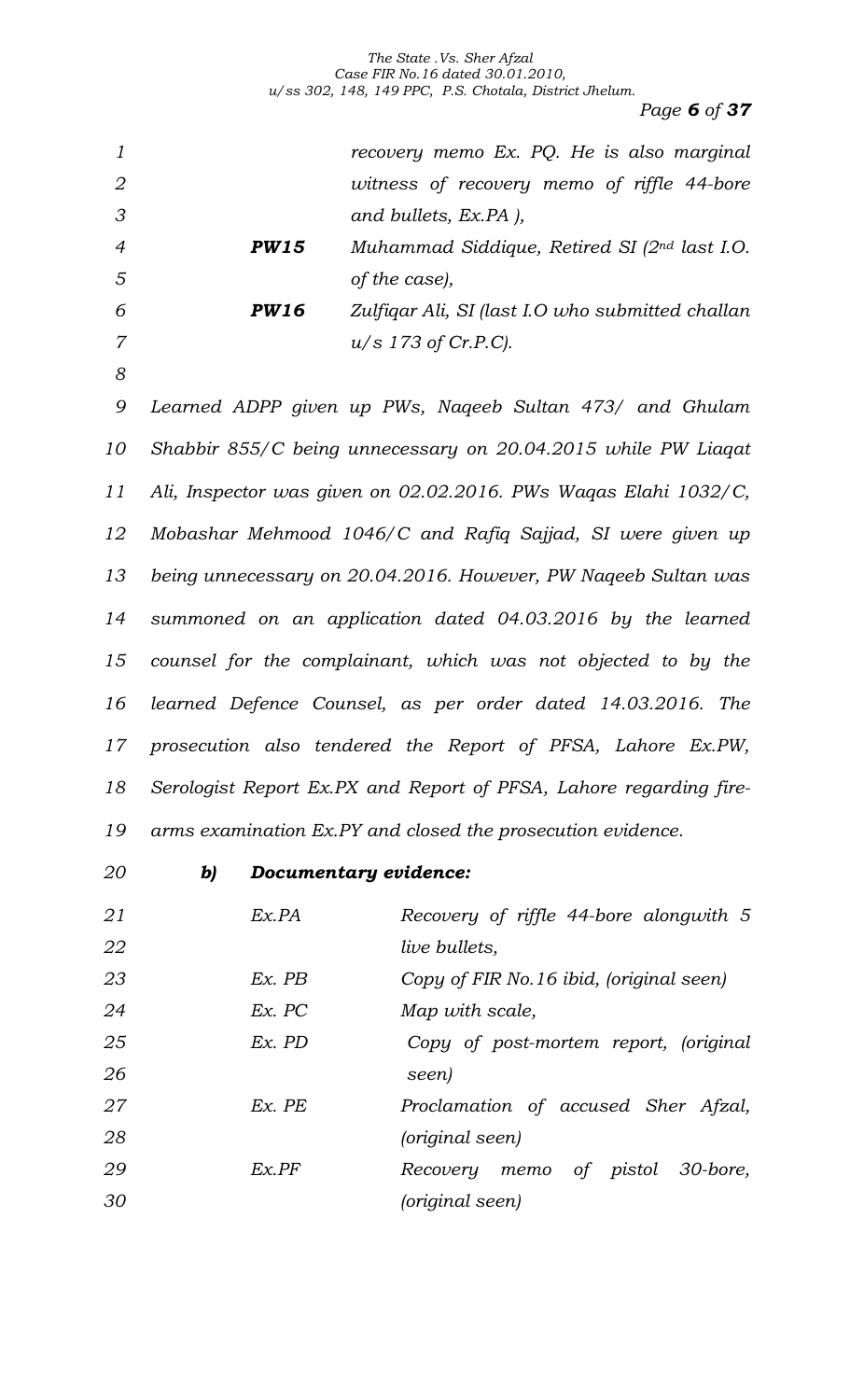*Page 7 of 37*

| 1              | Ex.PG                | Non-bailable warrants of accused Sher     |
|----------------|----------------------|-------------------------------------------|
| $\overline{2}$ |                      | AFzal & other co-accused, (original seen) |
| 3              | Ex.PH                | Proclamation of co-accused Mahzar         |
| $\overline{4}$ |                      | Hussain, (original seen)                  |
| 5              | $Ex.$ $PJ$           | Proclamation of co-accused<br>Omer        |
| 6              |                      | Shehzad, (original seen)                  |
| $\overline{7}$ | Ex. PK               | <u>?</u>                                  |
| 8              | $Ex.$ $PL$           | Proclamation<br>of co-accused<br>Ibrar    |
| 9              |                      | Hussain, (original seen)                  |
| 10             | Ex. PM               | Proclamation of co-accused<br>Abdul       |
| 11             |                      | Waheed, (original seen)                   |
| 12             | Ex. PN               | Copy of complaint, (original seen)        |
| 13             | Ex. PO               | Copy of recovery memo of Kalashnikov      |
| 14             |                      | alongwith empty of 244 bore riffle,       |
| 15             |                      | (original seen)                           |
| 16             | Ex. PP               | Recovery memo of blood stained earth,     |
| 17             |                      | (original seen)                           |
| 18             | Ex. PQ               | Recovery memos of last worn clothes of    |
| 19             |                      | deceased P1 to P9(original seen)          |
| 20             | Ex. PR               | Copy of application for post-mortem,      |
| 21             |                      | (original seen)                           |
| 22             | Ex.PS                | Copy of Inquest report, (original seen)   |
| 23             | Ex. PT               | Copy of receipt of dead body, (original   |
| 24             |                      | seen)                                     |
| 25             | Ex. PU               | Copy of site plan without scale,          |
| 26             |                      | (original seen)                           |
| 27             | Ex.PV                | Site plan of place of recovery of weapon  |
| 28             |                      | of offence,                               |
| 29             | Ex.PW                | Report of PFSA, Lahore, (original seen)   |
| 30             | Ex. PX               | Report of Serologist, Punjab Lahore,      |
| 31             |                      | (original seen)                           |
| 32             | Ex.PY                | Report of PFSA, Lahore about riffle 44-   |
| 33             |                      | bore.                                     |
| 34             | Case property:<br>C) |                                           |

*P1 Riffle 44-bore,*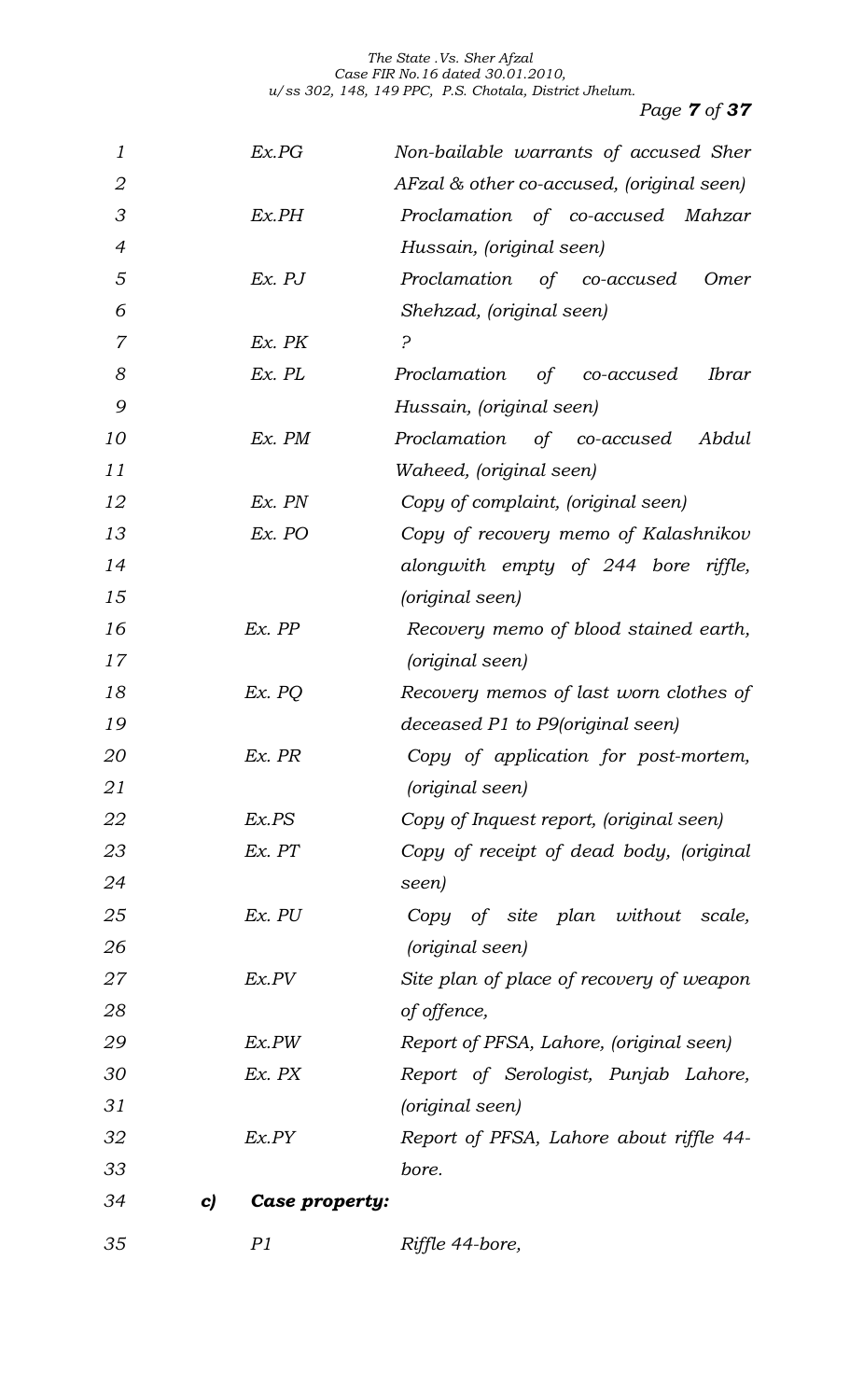*Page 8 of 37*

| 1              | $P2/1-5$                                    | Live bullets,                                                       |
|----------------|---------------------------------------------|---------------------------------------------------------------------|
| $\mathbf 2$    | P <sub>3</sub>                              | Kalashnikov                                                         |
| $\mathcal S$   | P <sub>4</sub>                              | Banyaan                                                             |
| $\overline{4}$ | P5                                          | Shalwar                                                             |
| 5              | P <sub>6</sub>                              | Pajama                                                              |
| 6              | P7                                          | Qameez,                                                             |
| $\overline{7}$ | P <sub>8</sub>                              | Vest                                                                |
| 8              | P9                                          | Pant                                                                |
| 9              | P10                                         | <b>Shirt</b>                                                        |
| 10             | P11                                         | Chadar                                                              |
| 11             | P12                                         | Cap                                                                 |
| 12             | P13                                         | Shoes.                                                              |
| 13             |                                             |                                                                     |
| 14             | Statement of accused u/s 342 of Cr.P.C:     |                                                                     |
| 15             | 8.<br>After                                 | the closure of prosecution's evidence<br>on                         |
| 16             |                                             | 20.04.2016, the accused was asked to record his statement $u/s$ 342 |
| 17             | of Cr.P.C, same was recorded on 25.04.2016. |                                                                     |
| 18             | 9.                                          | The accused did not opt to appear in witness box $u/s$              |
| 19             |                                             | $340(2)$ of Cr.P.C nor he opted to produce defence evidence.        |
| 20             | <b>Arguments:</b>                           |                                                                     |
| 21             | 10.                                         | Raja Muhammad Nasrullah Waseem, Advocate on behalf                  |
| 22             |                                             | of the complainant has argued that the questions during evidence    |
| 23             |                                             | which were under objection have to be decided in favour of the      |
| 24             |                                             | prosecution as the Lahore High Court Rules and Orders Vol. 3,       |
| 25             |                                             | Chapter 12 Para No.5 and Article 140 of the QSO, 1984 prescribe the |
| 26             |                                             | method of contradiction and thus any question answered in cross-    |
| 27             |                                             | examination cannot be used for contradiction with the statement of  |
| 28             |                                             | the PWs recorded $u/s$ 161 of Cr.P.C; that the motive has been      |
| 29             |                                             | established by the prosecution as a previous FIR against the        |
| 30             |                                             | deceased was a factor for the alleged occurrence; that the co-      |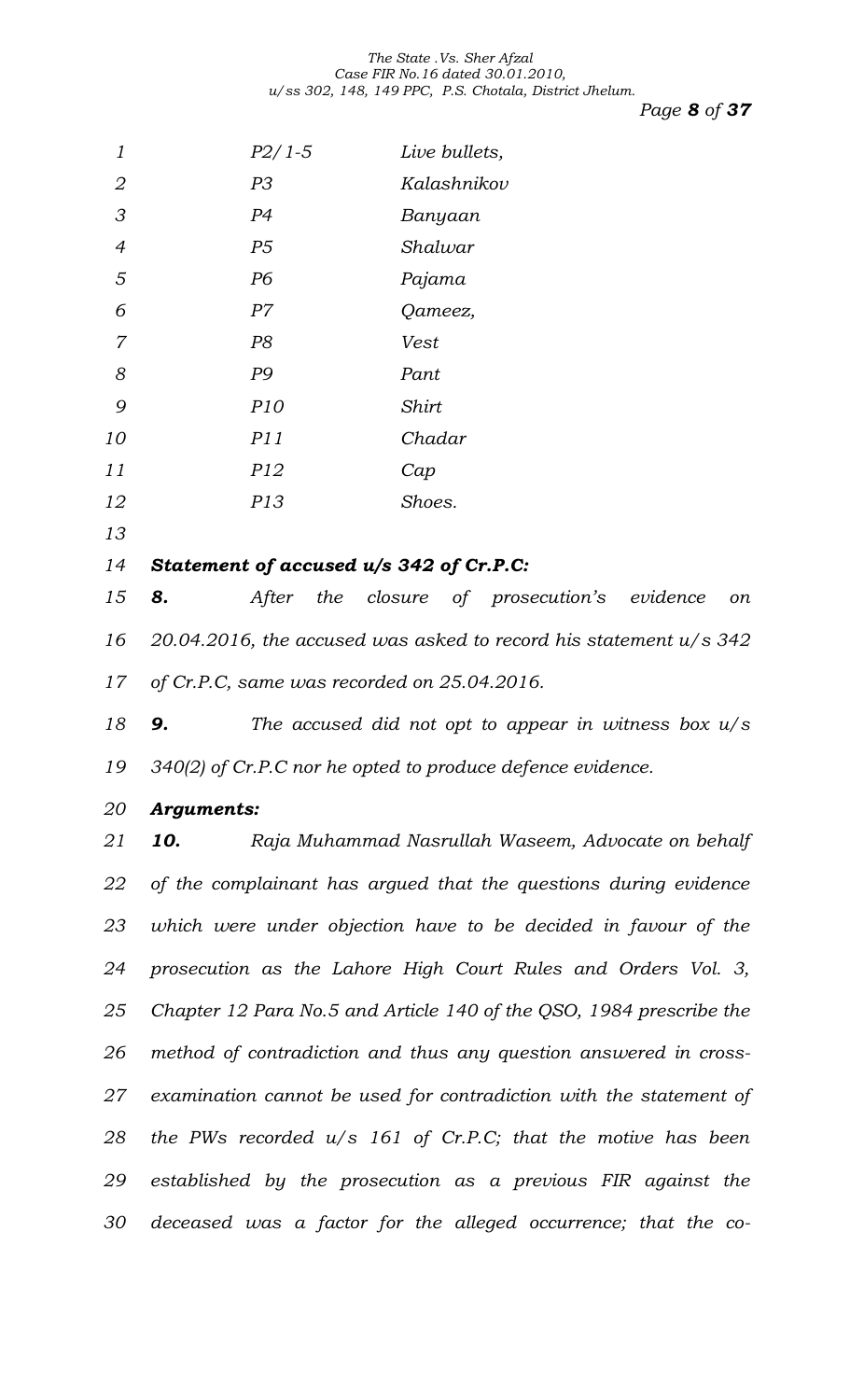*Page 9 of 37*

 *accused Abdul Waheed, who is now convicted in this case, was complainant of the previous FIR on the deceased; that specific questions have been asked in cross-examination about the compromise efforts while suggestions also were given and hence, the motive is clear; that the occurrence was committed in the house of co- accused Mazhar Hussain where the complainant and deceased were summoned through telephone and the maps with or without scale establish the venue which is not denied by the accused; that the accused has been attributed fire shot through 244 bore riffle P1 which hit the deceased on his Pindli; that injury No.10 in the post- mortem report is attributed to the accused which establishes his guilt; that the medical officer PW7 has deposed that all the fire shots on the person of deceased were fatal; that ocular and medical account co-incide with each other; that PWs12 & 13 fully support the ocular account whereby not only the nomination of the accused is establish but also the specific role as well; that the delay is explained plausibly by PW12; that the travel between the village to Dhoke Jammat, then to DHQ and then to Police Station has taken the necessary time; that the police was not informed at police station on the hope that may be if the deceased is taken to hospital within time, his life may be saved; that minor contradictions in the statements of PWs have to be ignored as these statements have been recorded in this trial after 6 years of the occurrence; that the accused has been duly identified because the complainant was already knowing him; that substitution of an accused person is a rare phenomenon; that no previous enmity is against the accused; that PW13 has fully supported the statement of PW12/complainant; that he is*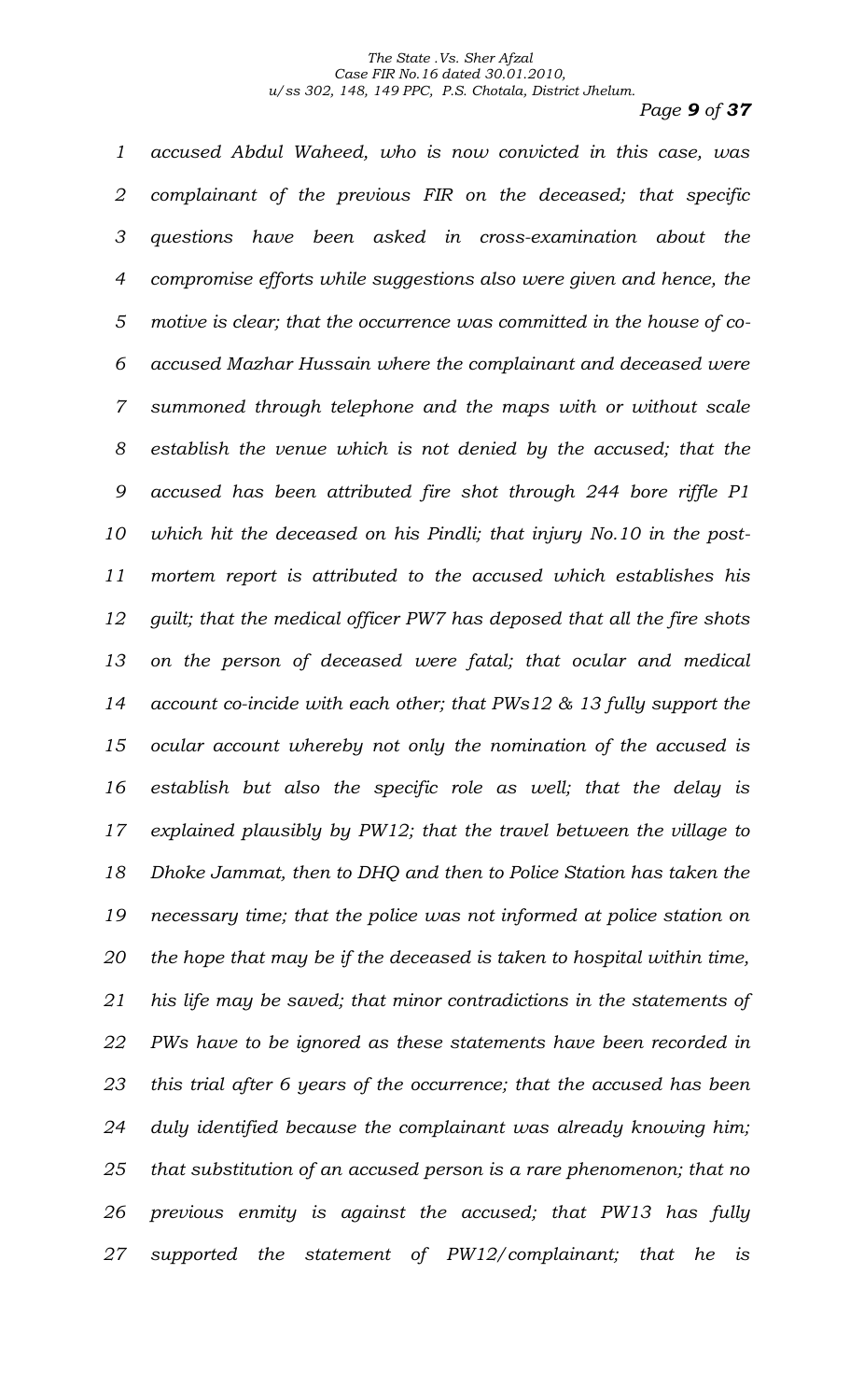*Page 10 of 37*

 *independent witness who joined the complainant for compromise efforts which resulted in the alleged occurrence at the hands of the accused; that PW12 is brother and PW13 is Behnoi of deceased and thus, both are natural witnesses; that no ulterior motive is available; that witnesses are truthful; that recoveries have been established on pointation of the accused; that as per 2011 SCMR 872, if the case is otherwise established, even the recovery becomes irrelevant; that the I.O. has found the accused as guilty in his investigation; that report of PFSA proves that the riffle P1 is in working condition; that if the police/Investigators have not sent the empties for its match with P1, still there is no effect upon the prosecution's case; that the abscondence of the accused is established for the last 4 ½ years until he was arrested which also establishes his guilt as a corroboratory piece of evidence; that ocular account is fully corroborated by other evidence; that common object is established (2011 SCMR 1148); that Section 34 PPC is also applicable; that the role of the accused is to make a second fire shot immediately after the first fire shot made by co-accused Abdul Waheed (now convict) and thus, the fire shots collectively caused death of the deceased; that a solitary statement of a truthful witness is sufficient to convict a person (NLR 2015 Cr.C 312); that ocular account, if establishes the guilt, need no further corroboration and that the motive is double edged weapon which in itself is not to be proved (2014 YLR 2612); that when the role of the accused is proved through the testimony of the natural witnesses, the case is established against the accused (2010 SCMR 1020); that unnatural death is admitted; that it is a case of brutal murder where the accused is nominated with specific*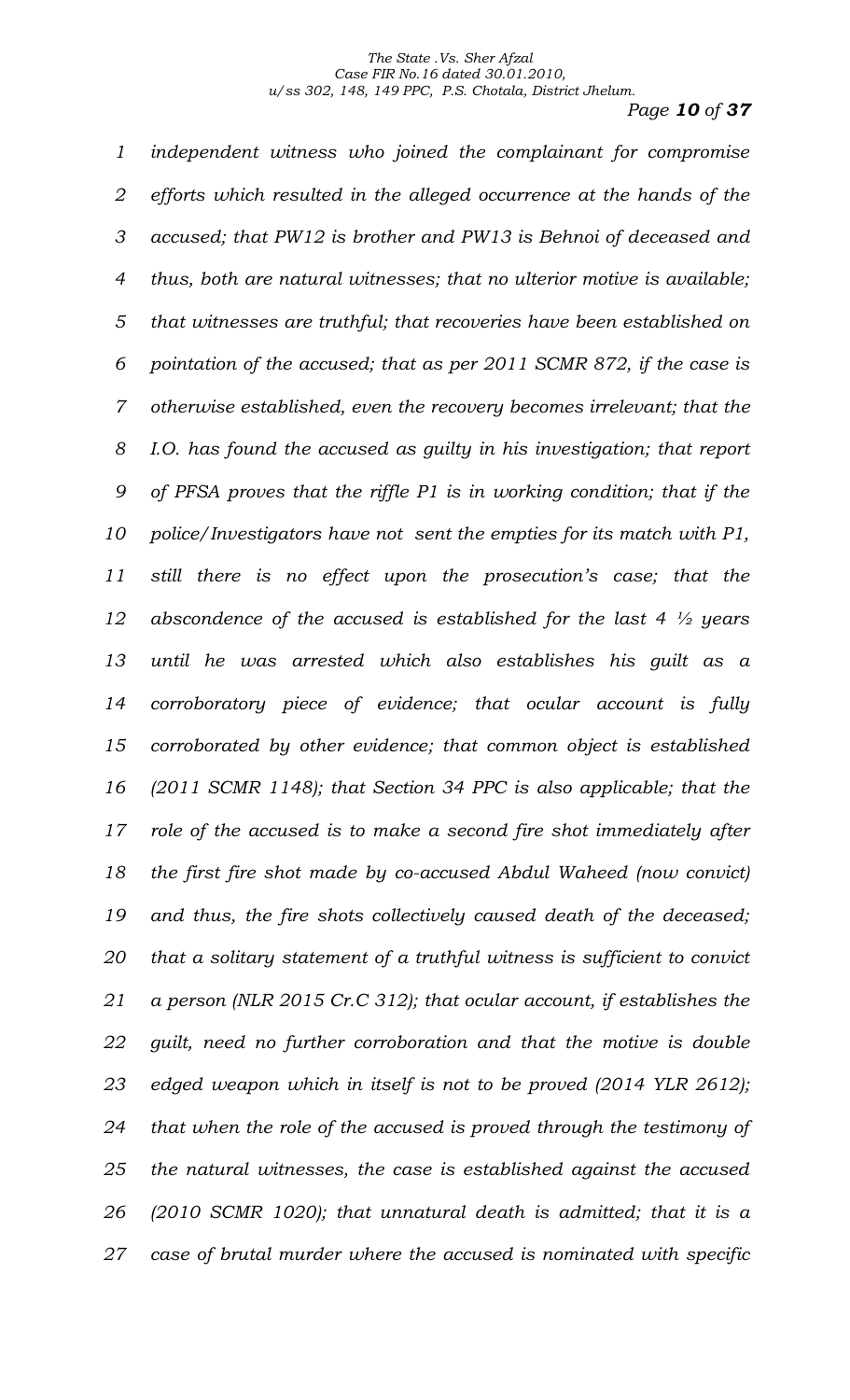*Page 11 of 37*

 *role and thus, the prosecution has fully established its case and that the accused be convicted and punished accordingly.*

 *11. Muhammad Imran Gondal, learned ADPP has adopted the arguments of learned counsel for the complainant.*

 *12. Ch. Adeel Faraz, Advocate on behalf of the accused has argued that the occurrence is of night time and in winter, 8:25 p.m. is quite dark while there is no mention of any source of light for ensuring the mathematical attribution of specific role to the accused; that motive is not established; that witnesses are interested one; that presence of PWs is not established; that only one empty was recovered from the place of occurrence and thus, there is a doubt about the presence of the accused at the place of occurrence; that the PW1 has only taken the empty of Kalashnikov and not of riffle 244 bore; that there is no ballistic expert report about the comparison of the weapon of offence with the empty recovered (2004 PCrLJ 788); that PW5 has not mentioned about any Charbai and Bulb in the map Ex.PC; that PW6 has not explained the delay of 19 days about sending of parcels to Forensic Laboratory; that PW7 has not explained that injury No.10 is the only injury which caused the death and there is a ambiguity about said claim of the prosecution and the benefit has to be extended to the accused; that there is 4 hours time between injury and death, as per PW7 while the complainant PW12 has stated that the death was instant; that as per expert opinion of PW7, if only injury No.10 is inflicted upon the person of the deceased, the death cannot be caused in said circumstances; that the evidence of PW12 through Skype is against law of the land as the evidence of a witness can only be recorded while he is physically*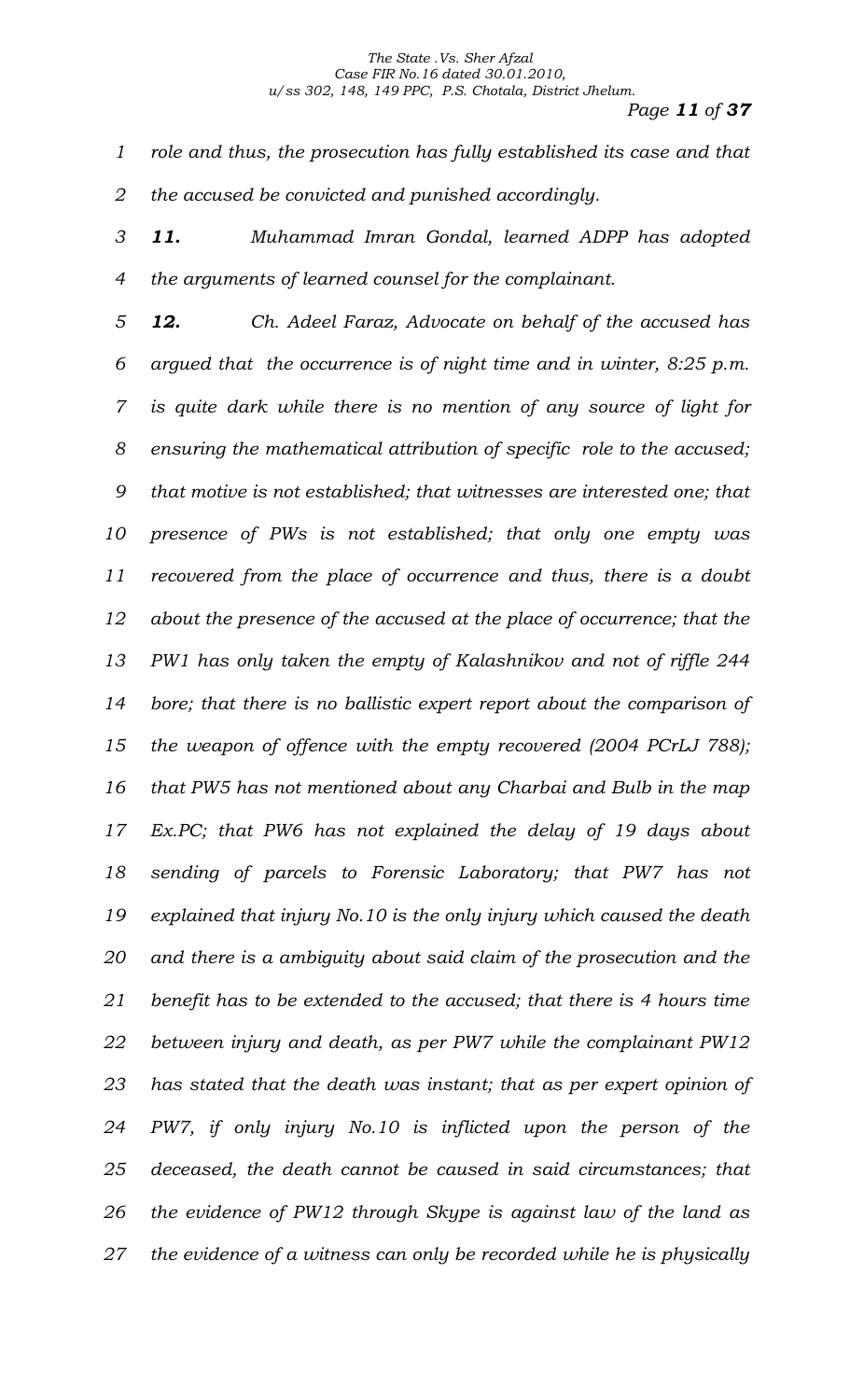*Page 12 of 37*

 *present in the Court; that PW12 has recorded his examination in chief through Skype while reading his statement from the complaint; that he was having the complaint with him when he was deposing and for which video recording shows his demeanour; that the examination-in-chief recorded by him in Urdu language further corroborates this assertion; that suggestions cannot be used against the accused; that the evidence of PW12 is hearsay about telephone call; that no buses are plied on unpaved thoroughfare; that there is contradiction about the factum of presence of cots at the spot; that no other person was injured in the occurrence which is allegedly done by the accused where firing was said to continue for 5 minutes; that there is dishonest improvements in the statements of PWs; that non availability of source of light brings the matter into the domain of doubt; that why the police was not informed when the police station came in the way to hospital especially when the deceased was dead at the time of his transportation to hospital; that there are contractions about presence of the relatives at hospital; that an unseen occurrence has been attributed to the accused; that PW12 & PW13 could not establish their place of occurrence as also their presence in the hospital; that the previous enmity is established; that statement of PW13 has established many contradictions in the prosecution case especially with respect to the number of cots; that the escape of the accused; that the duration of firing; that the making of call to the police by PW12 instantly; that the sitting on cots or on ground before the alleged compromise efforts; that the distance of different persons allegedly shown present at the place of occurrence from each other; that the factum of pointing of weapon and*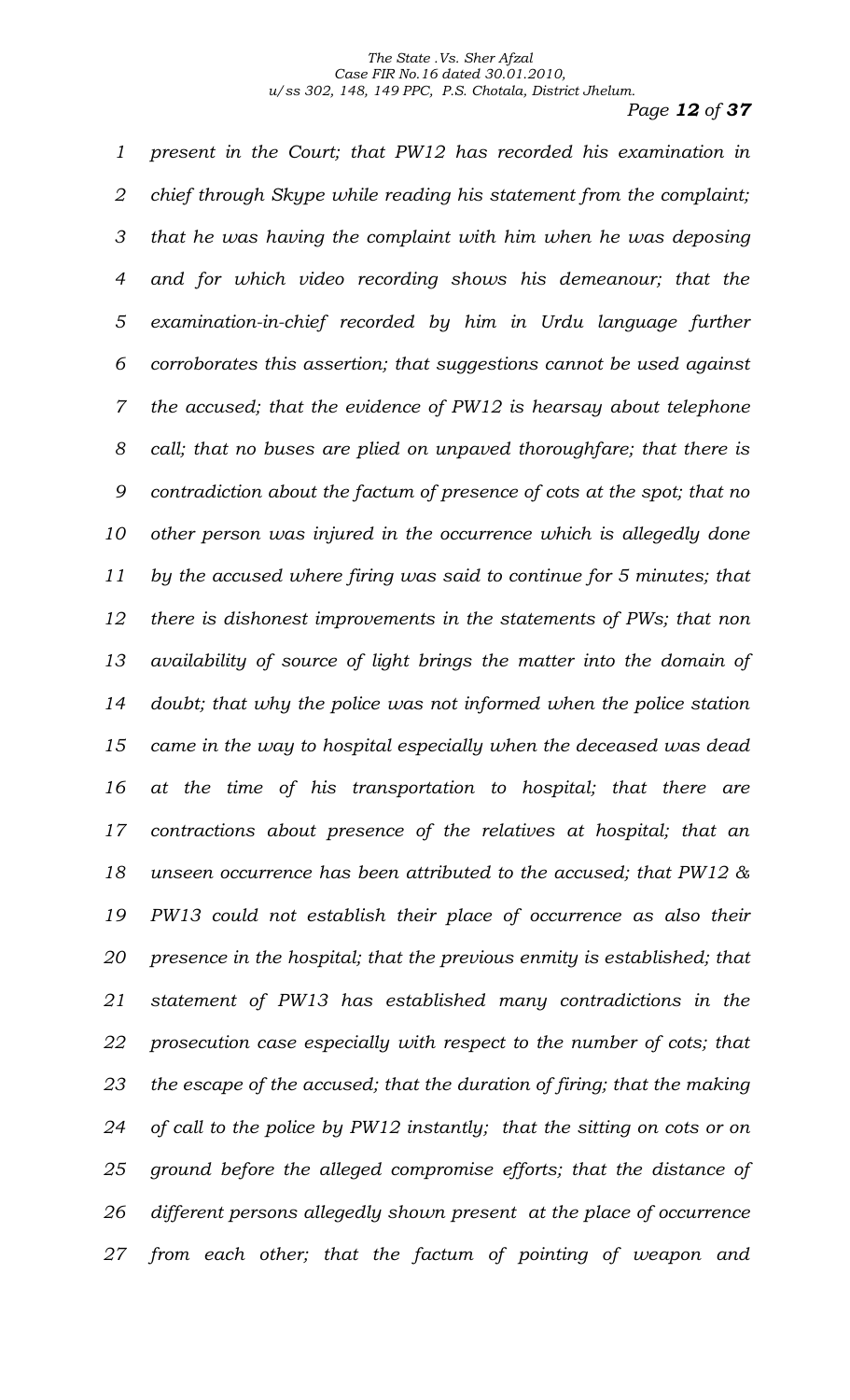*Page 13 of 37*

 *summoning of vehicle to shift the dead body are dishonest improvements; that he is unable to explain the number of police officials who came to the spot; that there is contractions about the first step taken by the I.O as deposed by PW12 & 13; that Section 103 of Cr.P.C has been violated; that no motive has been shown in statement u/s 161 of Cr.P.C of PW13; that PW14 has also created doubt in the story of prosecution; that PW15 also deposed in contradictory terms; that why the empty was not sent for comparison; that the time of post-mortem is differently stated by him; that who was present at the hospital is differently stated by different PWs; that the case is a case of material contradictions; that presence of PWs is not established; that no source of light has been shown; that no injury has been inflicted on any other person in the alleged occurrence which is unbelievable to a prudent mind; that why the police was not informed instantly; that recoveries are inconsequential when the empties are not matched; that medical and ocular account does not tally with each other; that suggestions in cross-examination cannot be considered as admissions (PLD 2005 SC 40 and 2010 PCrLJ 1226); that abscondence is no proof of guilt in itself (1997 PCrLJ 960); that improvements cannot be relied upon (2008 SCMR 6); that empties are not supporting evidence in themselves (2001 SCMR 51); that when there is no source of light benefit of doubt has to be given to the accused (2012 YLR 374 & 2011 YLR 2338); that PWs are interested witnesses (2005 MLD 685; 1994 PCrLJ 566) and that the benefit of doubt has to be extended to the accused (2011 SCMR 664) and for that matter accused be acquitted. He has also argued that the objections of the prosecution*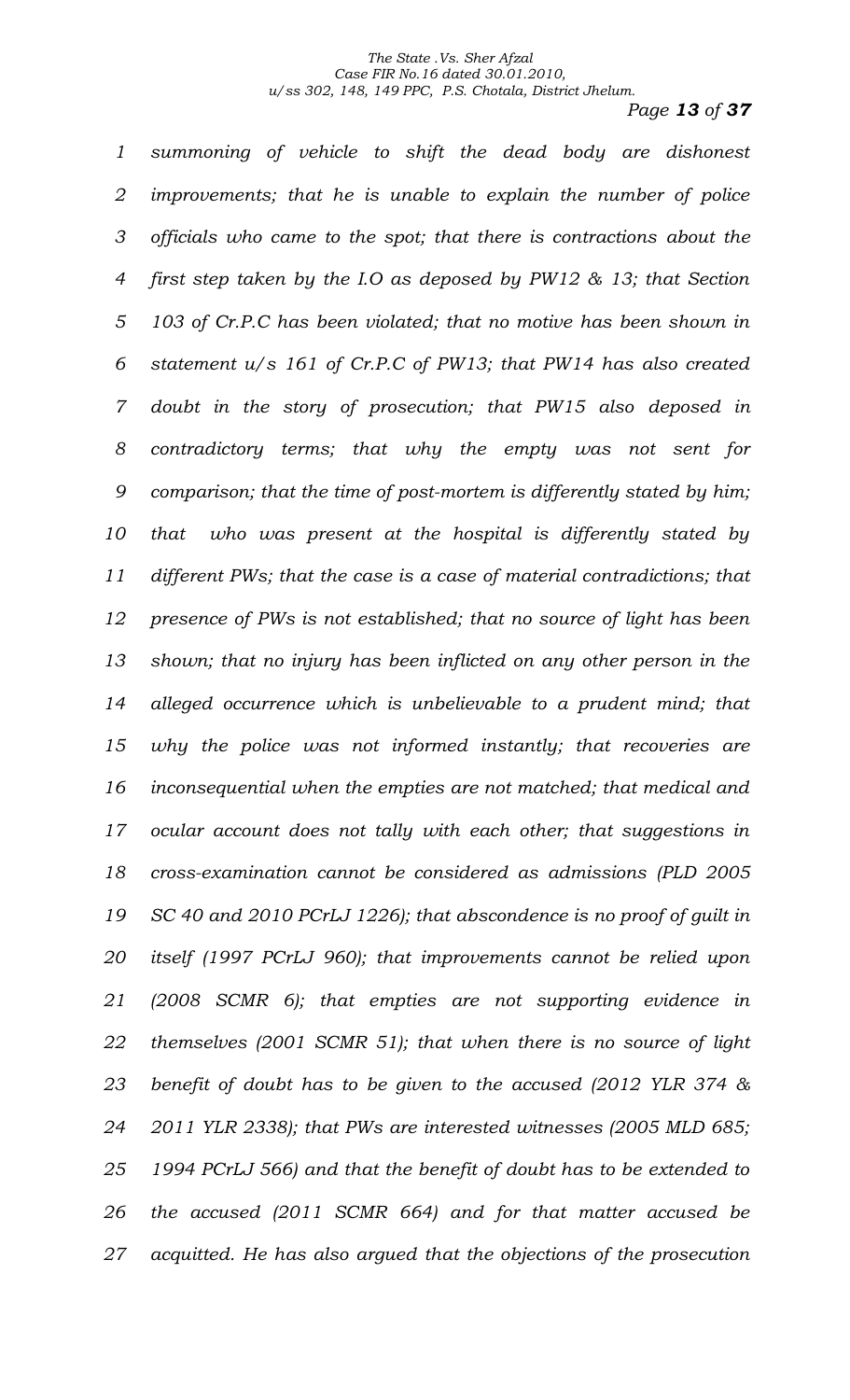- *on questions put in cross examination are not sustainable and thus,*
- *they be overruled as well.*

*13. Arguments heard and record perused.*

*Analysis and appraisal:*

## *a) Ocular account:*

 *14. The complainant/PW12 has deposed that on 29.01.2010, he alongwith his Behnoi/PW13 was present in his house when the deceased Rajjab Hussain has informed them about an effort of compromise to be made in the house of co-accused Shehzad in Dhoke Jammat, Dakhali Nara and thus, they both alongwith the deceased reached the house of co-accused Mazhar Hussain where they found that all the nominated accused armed with deadly weapons including accused Sher Afzal of Khalaspur (accused present in the Court) armed with 244 bore riffle were sitting on the cots and the complainant party also sat with them on the cots. The occurrence took place when co-accused Shehzad asked his brother Abdul Waheed about snatching of the motorcycle on 24.11.2009 as also injuring him and in affirmative response, said co-accused started abusing the deceased Rajjab Hussain who stood up from the cot and after a short scuffle, said co-accused made a fire shot from the back side using his Kalashnikov which hit the deceased at the back of his buttocks. Thereafter the present accused made a burst fire from riffle 244 bore which hit Rajjab Hussain on his left lower limb (Pindli) and the deceased fell down facing towards earth. Co-accused Abdul Waheed made again a burst fire which hit him on left leg at thigh and knee from back side. Another co-accused Ibrar made a fire shot with 30-bore pistol which hit him on left arm at wrist. The deceased*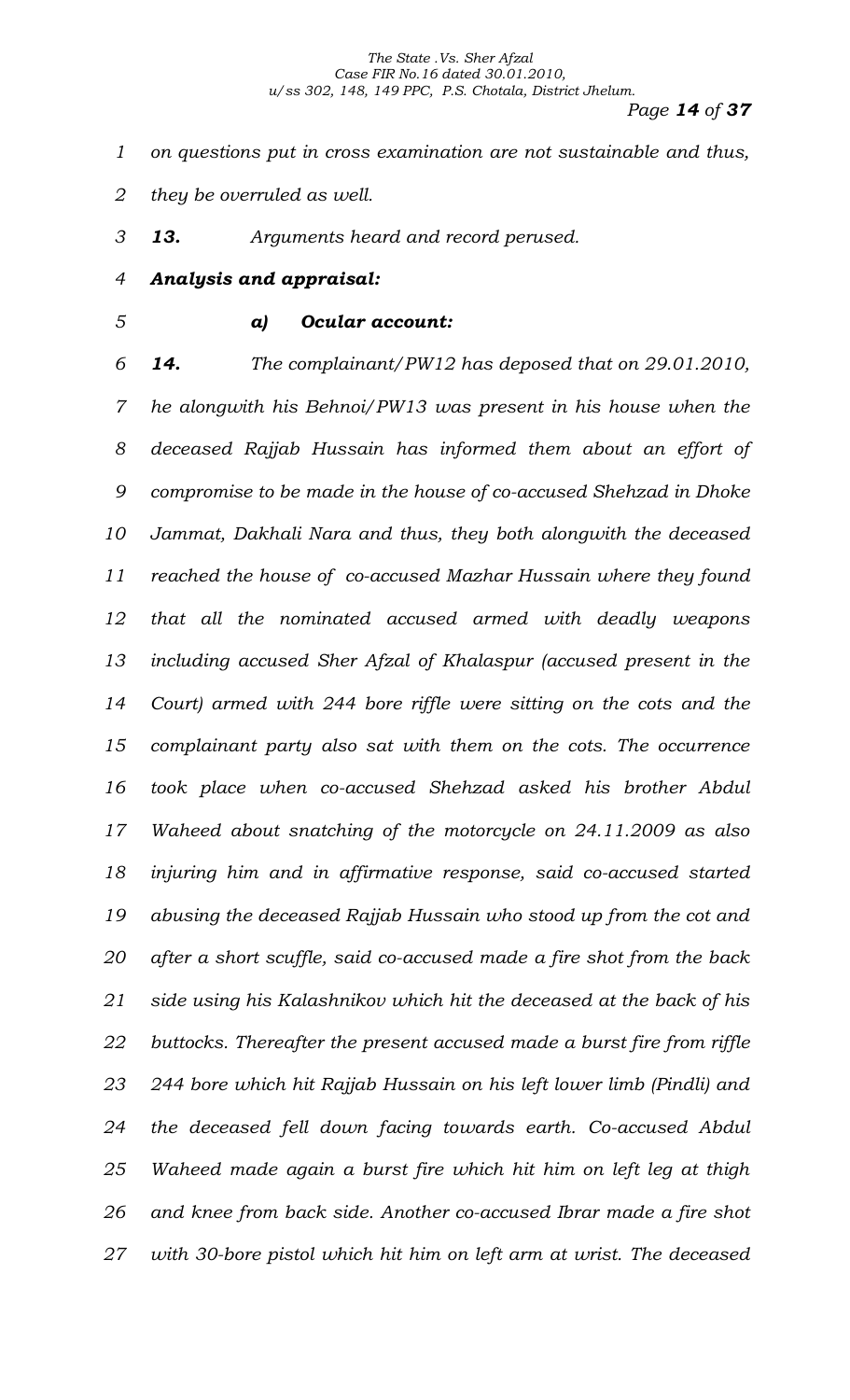*Page 15 of 37*

 *passed away at the spot due to fire arm injury and all the accused escaped from the scene and the complainant with the help of PW13 took the dead body of Rajjab Hussain to DHQ Hospital, Jhelum and informed the police from hospital. The motive was shown by him that on 24.11.2009, the co-accused Shehzad had lodged an FIR No.205 dated 24.11.2009 u/s 394 PPC, P.S. Chotala with respect to snatching of his motorcycle and the deceased was nominated in the said FIR. To take revenge of said alleged occurrence, the accused party including the present accused have invited the complainant party in the garb of compromise efforts and then killed him. He informed the police through his statement/complaint Ex.PN.* 

 *15. PW13 has deposed in is examination-in-chief that he was present in the house of his in-law and that the deceased has informed him that the co-accused Mazhar has invited him in his house for compromise efforts and thus, he alongwith PW12 and the deceased reached at the house of co-accused Mazhar at 8:30 p.m. He named all the accused with their weapons. He further explained the occurrence as narrated by the complainant. He attributed the same role to the present accused as was done by PW12. He also deposed that co-accused Talib Hussain and Mazhar Hussain were pointing their weapons towards them and have threatened that if they will move, they will be killed. Thereafter, the complainant has an immediate telephone call to the police while he made a call to the village to bring a vehicle to shift the deceased to hospital. Another call was made to the police which reached the police station at 12:30 a.m. The doctor has declared the deceased as dead. He also explained the motive of occurrence accordingly. Thereafter, he*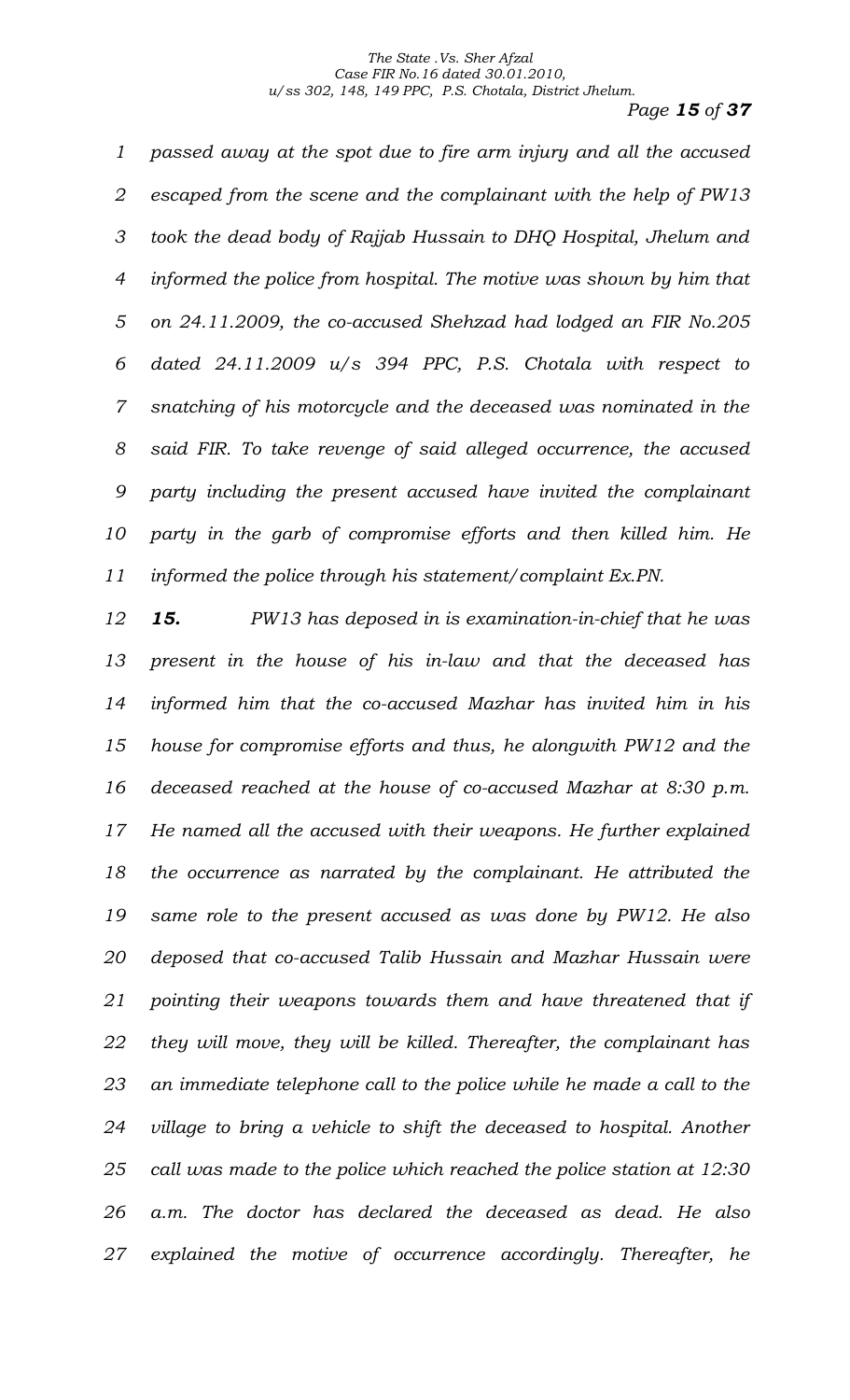*Page 16 of 37*

 *accompanied the police for place of occurrence where recoveries were effected and he signed the recovery memo as well. He is also a witness to blood stained earth collected from the place of occurrence.* 

 *16. In cross-examination, both the PWs have stated that they reached by buss to Dhoke Jammat at around 8:25 p.m. Both have stated that the accused party was sitting on cots in said house where they also sat on the cots. PW13 was confronted with Ex.DA wherein he has mentioned in previous trial of co-accused Talib Hussain that they sat on the ground and not on the cots. This contradiction will be looked into a little later. PW12 has mentioned that firing kept on for 5 minutes and the occurrence took place within two minutes of their arrival while PW13 has mentioned that the occurrence took place within 10 minutes of their reaching at the place of occurrence. The PW12 has stated that the co-accused Mazhar and Talib have pointed weapons on them during the occurrence while he has mentioned this fact to the police but no such fact is available in Ex.PN. Both affirmed that no locals of the area came there and that the source of light was bulb. The accused then fled away.* 

 *17. PW12 has stated that a vehicle was summoned from the village by PW13 on telephone which reached at between 9:30 to 10:00 p.m. PW13 also affirmed the factum of calling of vehicle from village.*

 *18. From perusal of this part of evidence, it is found that the presence of the PWs with the deceased in the house of co-accused Mazhar (since acquitted) is established as there is no material contradiction in this part of evidence. The contradiction with respect to the sitting on cots or on ground is not material especially when the*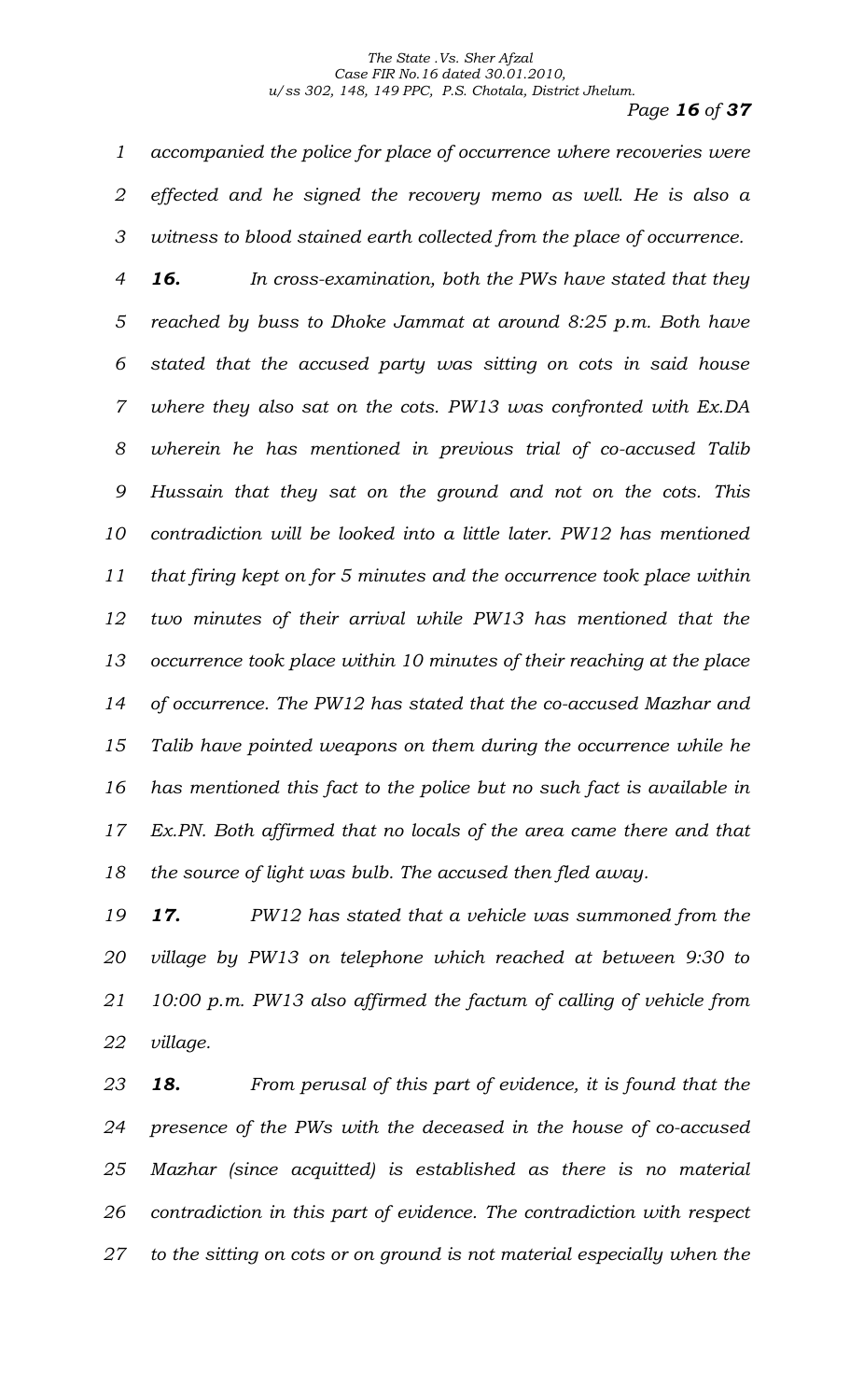*Page 17 of 37*

 *statement is being recorded after 6 years of occurrence and even this part of the evidence is in line with the evidence recorded against co-accused Abdul Waheed (now convict).* 

 *19. Coming to the question of source of light, it is found that unless there is material contradiction about the presence or otherwise of any source of light, mere suggestions that there was no source of light mentioned in maps with or without scales is not enough to give any benefit of this information not available in complaint Ex.PN. It is not necessary for any complainant of an FIR to mention with minute details of each and every set of circumstance especially when the place of occurrence is a house and the presumption is that unless proved otherwise, the source of light is presumed. Both the PWs remained firm that there was bulb and electricity in the house at the time of occurrence.* 

 *20. Both the PWs have stated that they reached at the hospital at 12:30 a.m. alongwith dead body. Both admitted that they have not stopped at Police Station Chotala in the hope that may be the deceased can be saved for his life by the doctors. This is common and close to human nature when such is a position. PW12 has then stated that police was informed on reaching hospital and this is also stated by PW13. Police reached at hospital around 1:00 a.m. wherein the police recorded the statement of complainant. There is minor contradiction as to what the police did first as a human being can mix up this information if deposing after such a long delay. The defence cannot effectively challenge these facts in cross-examination. PWs have specifically denied that it was a blind murder.*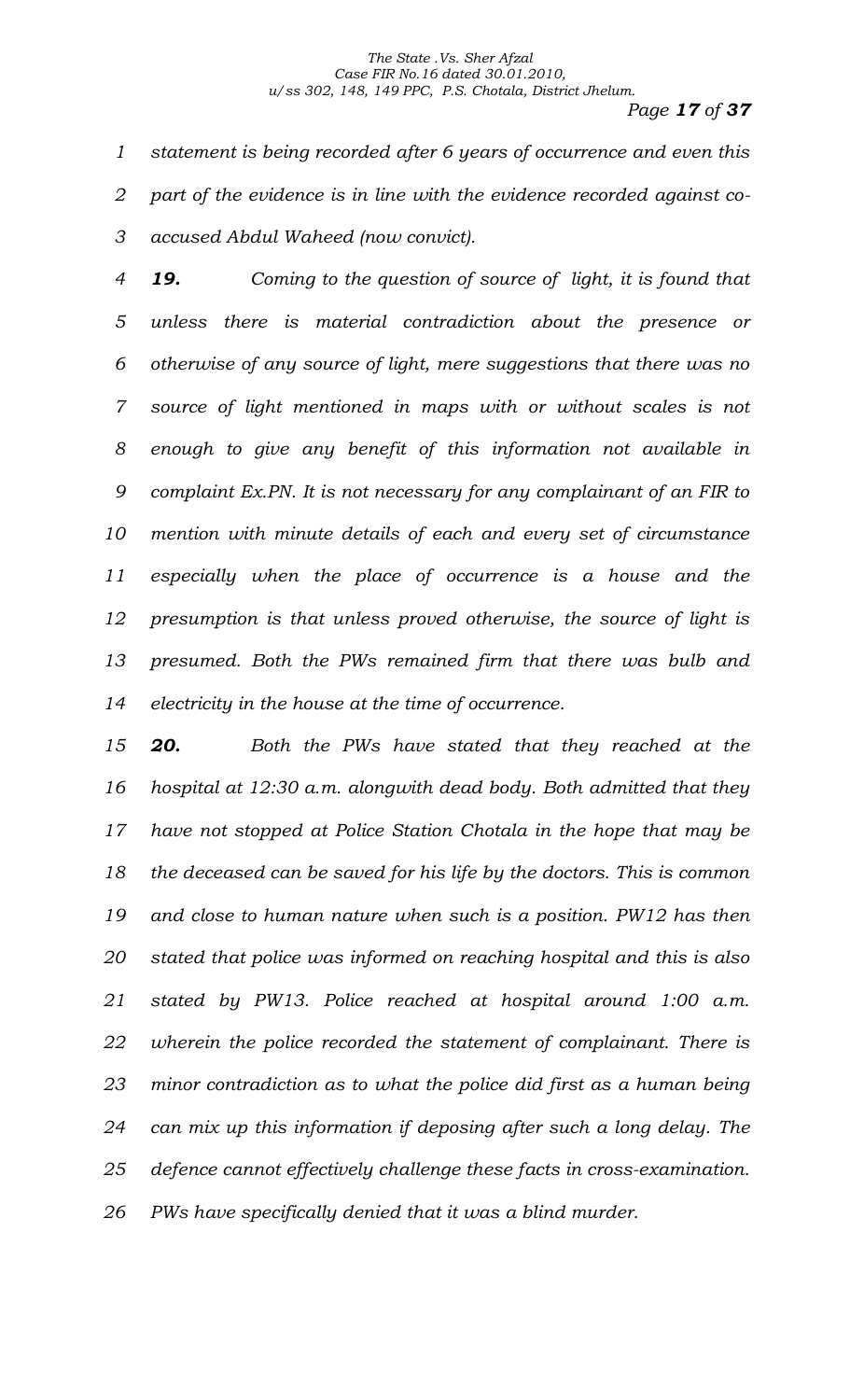*Page 18 of 37*

 *21. Coming to the question of recoveries, it is found that the accused, after his arrest, has pin pointed the riffle 244 bore from his house in presence of PW3. It is an admitted fact that the recovered empty was not sent for comparison for report of ballistic expert by the prosecution. This lapse on part of the prosecution can only be looked into when the case of the prosecution has doubts in its story and then it becomes a further blow to its case. So far this is not the case.* 

 *22. Now coming to the specific role attributed to the accused, it is found that both the PWs have nominated him with a specific role of a fire shot immediately after the fire shot attributed to co- accused/convict Abdul Waheed. Both the PWs have mentioned the way of doing this thing and the seat of injury attributed to the present accused which is the Pindli of the deceased. Only one fire shot is attributed to this accused. No contradiction is available in ocular account in this regard.* 

## *b) Medical evidence:*

 *23. Now, we will look into the medical evidence. It is pertinent to mention that it is injury No.10 in Ex.PD which is attributed to the present accused. The injury No.10 is explained by Ex.PD as under:*

 *"10. 19 cm blow the left knee at the area of left shin around the leg, there were 11 wounds, five of them were entry and 6 of them were exit wounds. These were around the leg at posterior, anterior, medial and lateral aspect of the left shin. All were fire arm injuries."*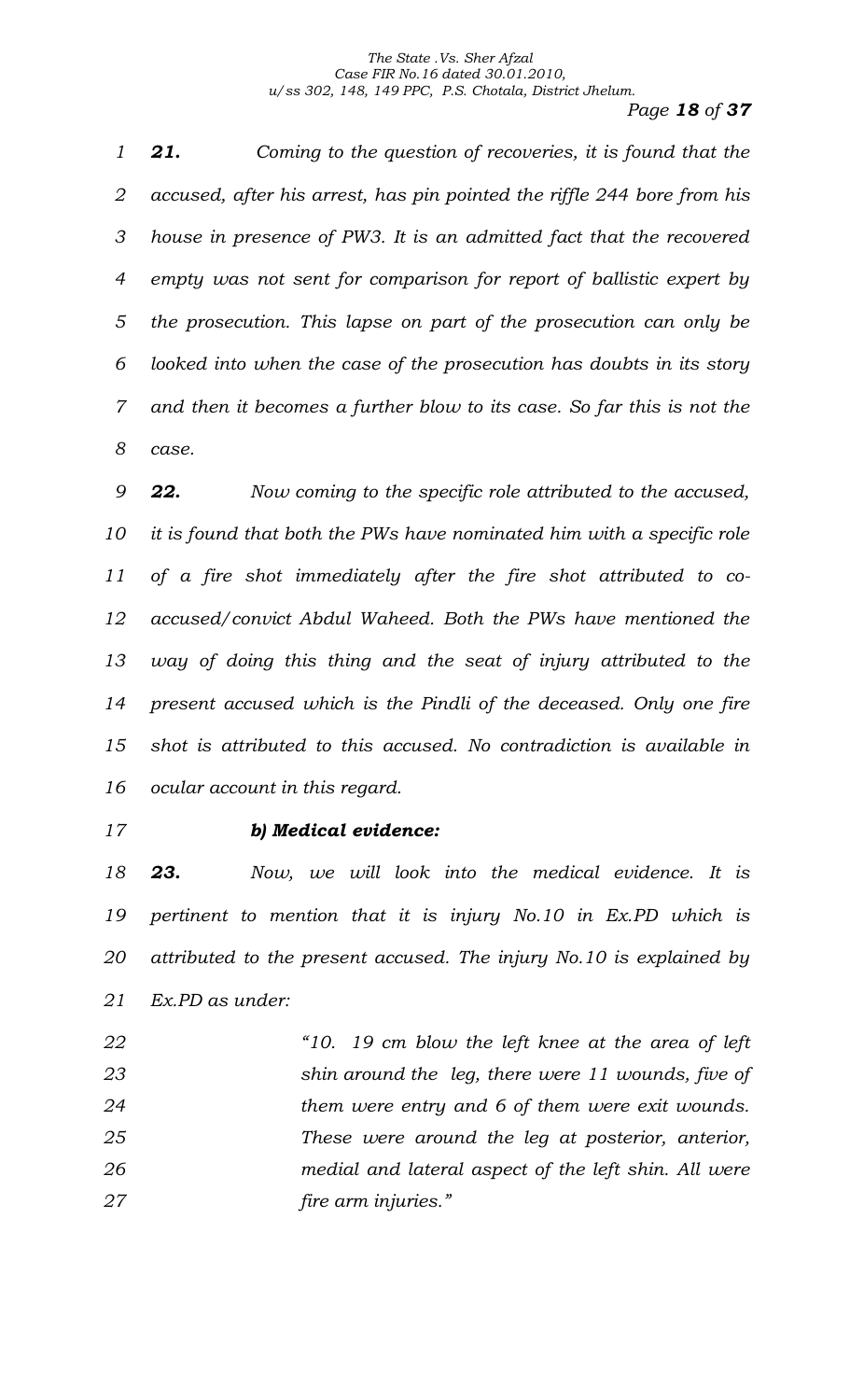*Page 19 of 37*

 *The opinion of the doctor/PW7 on the demise of the deceased with respect to all the injuries including injury No.10 is as under:*

 *"After performing the internal and external post mortem of the deceased, I was of the opinion that multiple placed haemorrhage due to many bullets at the different paces of the body was the cause of death, which was haemorrhage, shock and death. All the injuries were ante-mortem in nature and were sufficient to cause death in ordinary course of nature (major blood vessels redial, femoral and other mesentery in abdomen were ruptured, which caused the haemorrhage).* 

 *The probable time between injuries and death was within four hours and between death and post mortem was within 08 hours.*

 *After post mortem examination, I handed over a well stitched dead body, last worn clothes and two sealed phials containing led bullets and police papers to the police. Exh.PC is correct carbon copy of post mortem report which is in my hand writing and bears my signatures Exh.PC/1 and Ex.h.P.C/2 are the diagrams. I also signed the application for post mortem examination and inquest report."* 

 *24. In cross-examination, the Medical Officer is of the opinion that the lower part of thigh or shin where injury No.10 has been caused are non-vital parts of the body and usually, if these parts are wounded, then death would not occur.*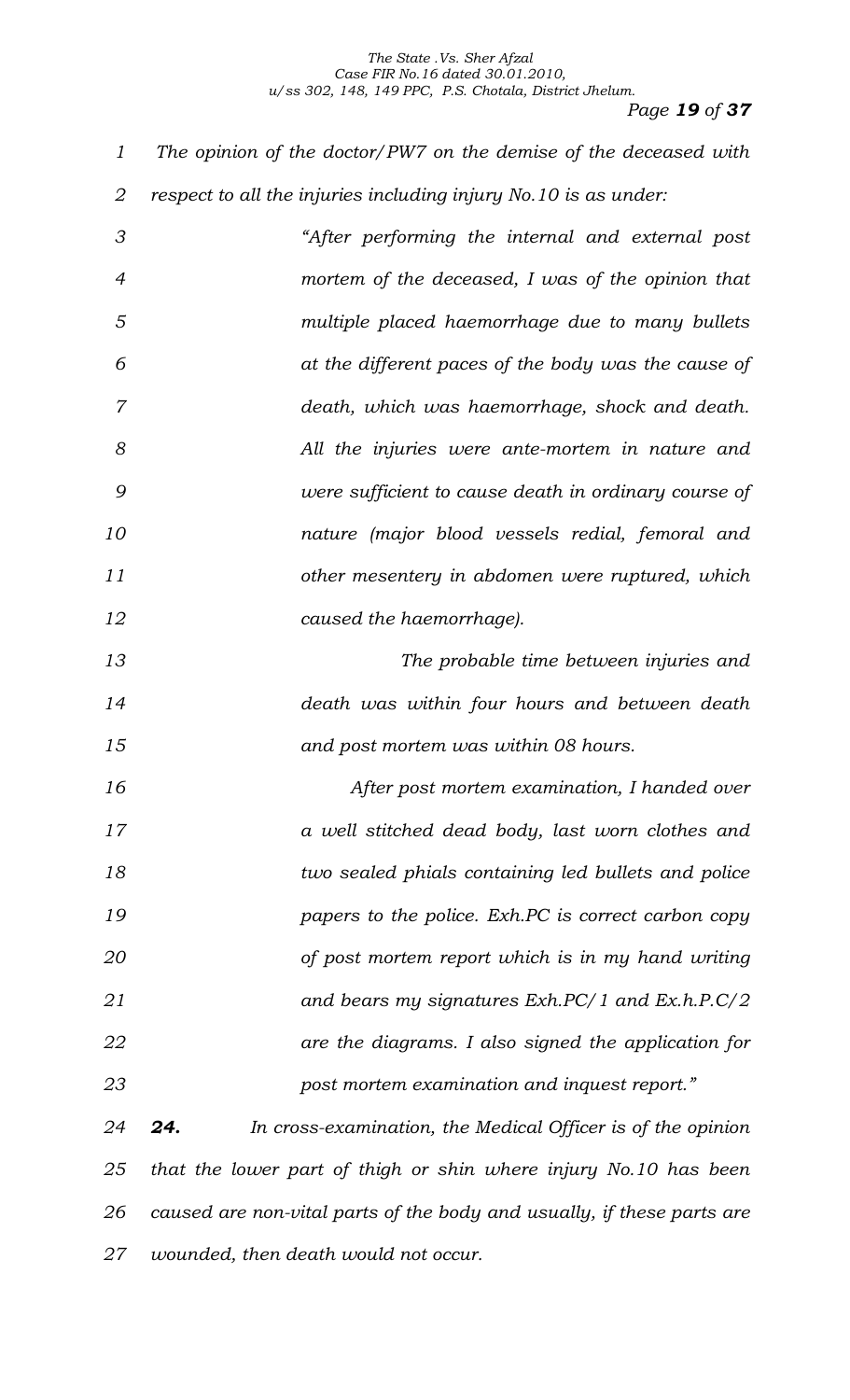*Page 20 of 37*

 *25. When such is a position, one can look into the position that the clear intention of the accused to kill the deceased was not apparent because he has made no second fire shot except the one mentioned above and which is established. The Medical Officer has already opined that all the injuries taken collectively have caused the death of the deceased. This means that the role of the present accused cannot be denied in the ultimate death of the deceased. Thus, we gather the intention of the accused from the fact that there were many fire shots on the deceased by other co-accused and the present accused has also participated in the commission of offence against the deceased and in such a situation, we cannot presume that the accused was not intending to kill the deceased. The accused is, thus unable to get any benefit of the seat of injury and its individual impact if there was no other injury on the part of the deceased. Even when one accused is injuring a person and the others are also injuring the same person with deadly weapons, we cannot say that there was no common object to do the same. Now, if there were only 3 or 4 persons allegedly making fire shots on the person of the deceased, the question of common intention can also not be ruled out and rather it is established.* 

 *26. Moving forward it is important to discuss that the death of the deceased was approximately occurred after 4 hours of the injuries. The deceased was taken to hospital at around 12:00 to 12:30 a.m. where he was pronounced dead by the Medical Officer. This means that the death of the deceased was not earlier than 8:30 p.m. This time clearly tallies with the time of the occurrence as reported in the FIR.*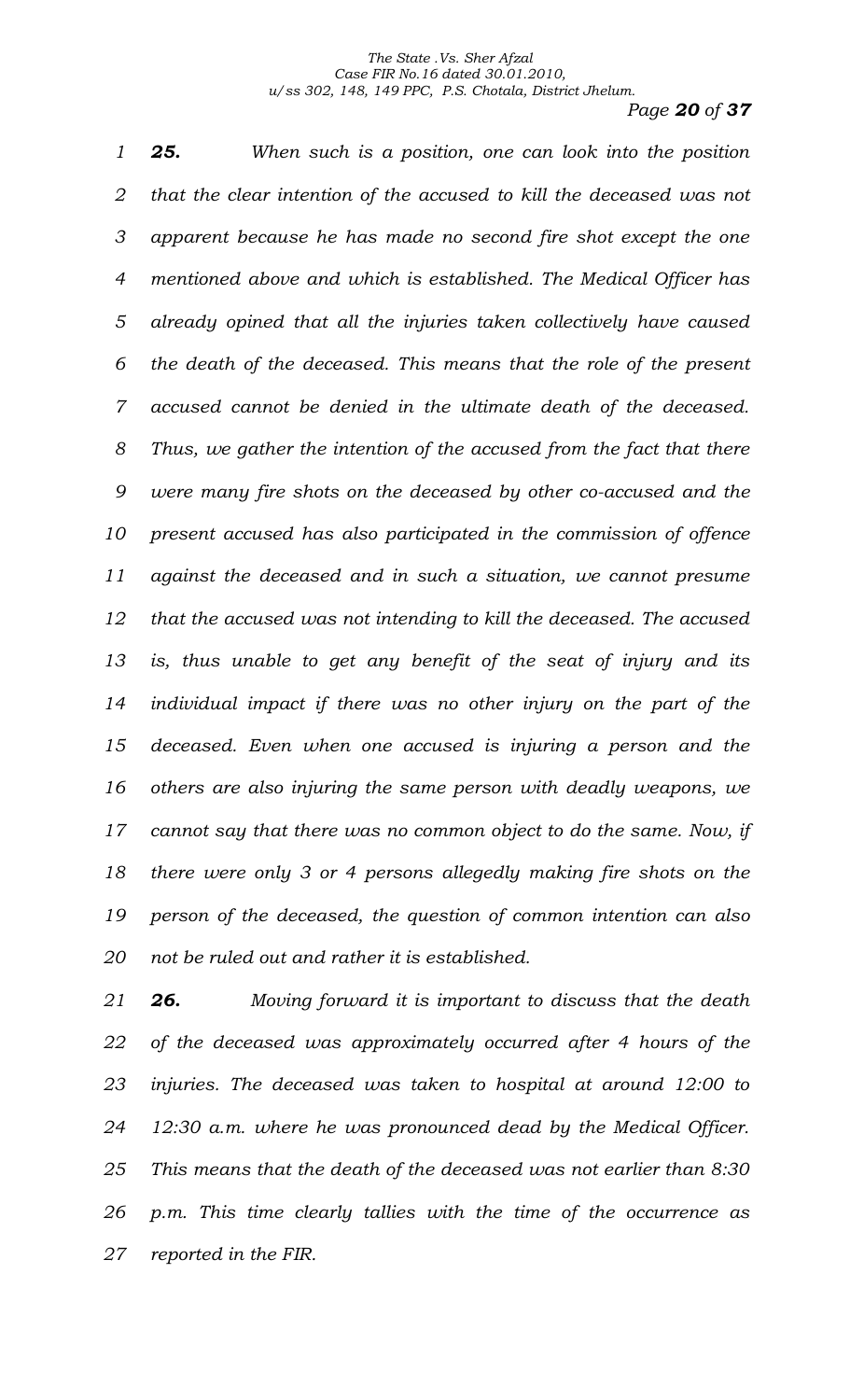*Page 21 of 37*

 *27. Now coming to the question of presence of some relatives at hospital or not is not material again for the reasons that 6 years have lapsed from the date of occurrence up till the recording of evidence.* 

## *c) Recoveries:*

 *28. With respect to the recoveries from the present accused, the statement of PW15 is relevant who deposed that from the place of occurrence, an empty of 244 bore riffle was recovered from the place of occurrence while the accused, during investigation, has also got effected the riffle 244 bore P1 alongwith 5 live rounds P2. Nothing material was confronted on this part of evidence of the I.O. The marginal witness PW14 has also deposed accordingly to support that the recovery was effected from the accused on his own pointation from the place mentioned in recovery memo Ex.PA. The map without scale of the place of recovery is Ex.PV which is also in corroboratory nature. The place of recovery is a Haveli which was uninhabited. The cross-examination could not bore out anything against the statement of PW. Unless the credibility of a witness is challenged effectively, even police witnesses are trust worthy witnesses. In the instant case, the credibility of the PW15/I.O and PW14 as marginal witnesses have not been shaken.* 

## *d) Absconsion:*

 *29. Another aspect of this case is the absconsion of the accused for a long period of 4 years. It is found that the (NBW) warrant of the accused Ex.PG were issued by the learned Area Magistrate which was served at its home but he absconded and thereafter, proclamation u/s 87 of Cr.P.C was also got issued which*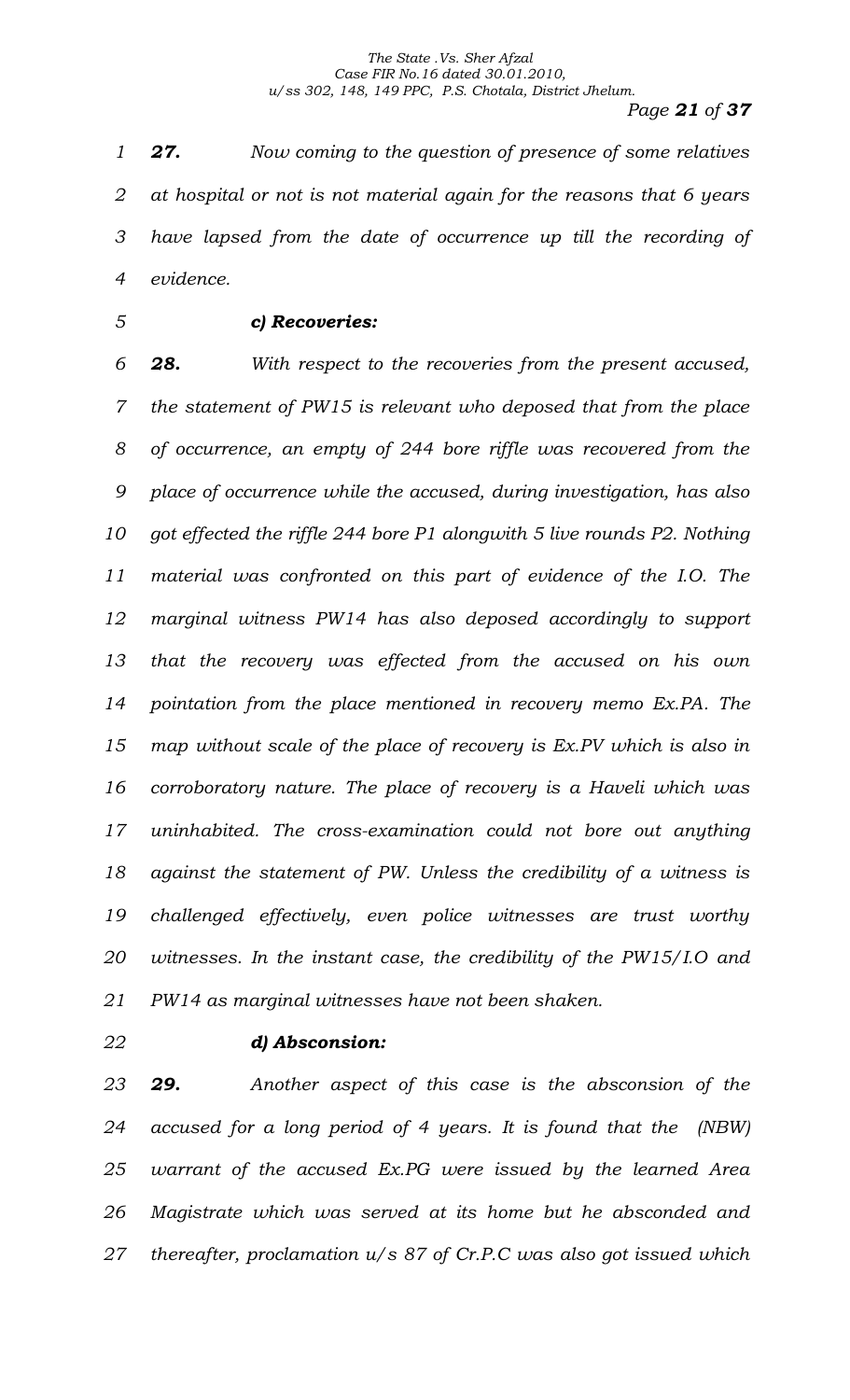## *Page 22 of 37*

 *is Ex.PE which was also served in accordance with law where-after he was declared a proclaimed offender on 09.07.2010. He was ultimately arrested in this case on 26.06.2014. The absconsion is long enough in this case which also brings a presumption against the accused of his involvement in the occurrence.* 

## *e) Maps & Forensic Reports:*

 *30. With respect to the map with and without scales, it is found that these documents are in line with each other and the placement of the present accused at point No.5 is also corroborated in the evidence of PW12 and the I.O/PW15. These maps i.e., Ex.PC and Ex.PU are to establish as to what was the scene and who was present at what place. No material contradiction is available in the statements of PW12, PW15 and PW5 in this regard.*

 *31. With respect to the Forensic reports about weapon of offence, it is found that the Ex.PY establishes that the riffle P1 recovered from the accused is found in working condition. The blood stained earth has been to contain human blood as per Ex.PX.*

 *32. After going through the evidence of the ocular account*  19 and other witnesses, let us look briefly at the status of other *witnesses.*

## *f) Formal witnesses:*

 *33. PW1 has passed the empties of Kalashnikov as well as the riffle 44 bore FSL. In cross-examination, he mentioned that the parcel was only of empty of Kalashnikov. PW2 took the riffle P1 to FSL. He was not materially confronted. PW3 appeared initially to depose in examination-in-chief but later on he was not produced for cross-examination and hence, his evidence is of no value to the*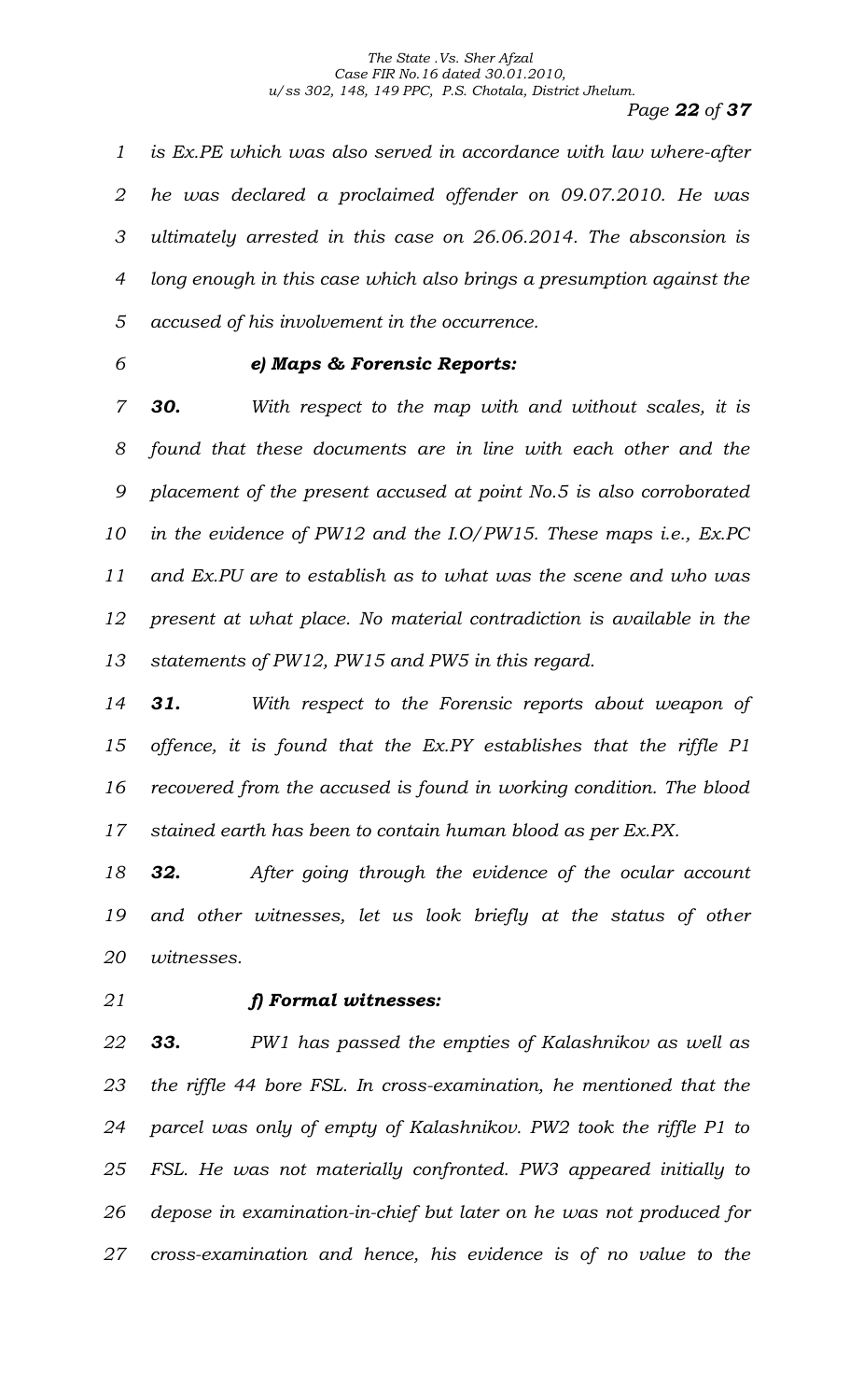*Page 23 of 37*

 *prosecution. PW4 is scribe of the FIR and his evidence is firm on the point of recording of FIR No.16 as per complaint. FIR is Ex.PB. PW5 is secondary evidence to depose about the writing of his father on maps with scale Ex.PC. He was also not materially confronted on this map. However, he admitted that there were no cots mentioned in this map. I have already discussed above that the mention of cots by the two PWs i.e. PW12 & 13 is not to contradict the whole evidence about the scene of the occurrence and that when complaint Ex.PN is fully corroborated by the oral account of the two eye witnesses, the map with scales can only be taken as a corroboratory piece of evidence and any minor contradiction cannot be considered major when eye account is clear with respect to an alleged occurrence where the life of a person has been taken away unlawfully.* 

 *34. PW6 has sent the riffle 44-bore to PFSA after 19 days. Although delay is there but it is not per-se to damage the case of the prosecution when the report of the PFSA Ex.PY is positive and there is no proof that any tampering has been committed by the PW6. Ex.PY mentions that the riffle 44 bore was received in cloth bag while there is no mention of any tampering with said seal on Ex.PY. PW8 is a witness to blood stained earth which was handed over to Muhammad Aslam constable for PFSA. This evidence is again a corroboratory piece of evidence. PW9 is witnessed to proclamation of the accused and who has deposed that he served the proclamation Ex.PE as per law and that the report on the back of this exhibit was written by him. He identified his report as Ex.PE/1. Nothing material was confronted. PW10 has been the earlier the Investigation Officer, who obtained non-bailable warrants of accused (Ex.PG) and got the*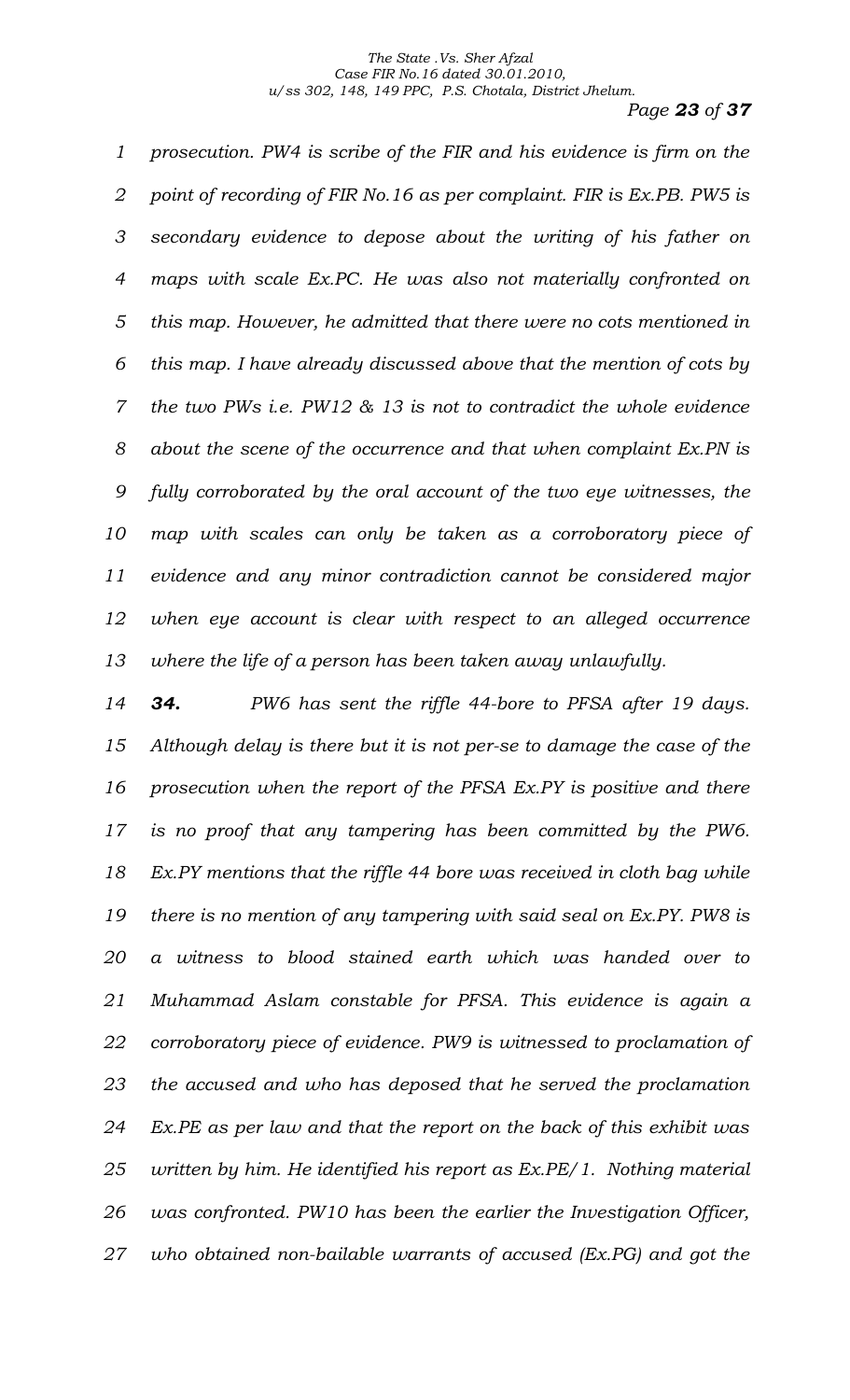## *Page 24 of 37*

 *proclamation Ex.PK issued against accused Sher Afzal. Nothing material was confronted. PW11 has served the non-bailable warrants on accused (Ex.PG) and produced his report Ex.PG/1 that the accused is intentionally avoiding to join the investigation of this case. He was also not materially confronted.* 

 *35. PW14 has escorted the dead body to DHQ Hospital, Jhelum for post-mortem and he received the last worn cloths etc. P5 to P13 (blood stained), a sealed phial P14, post-mortem report and other relevant police papers. He has returned these items to the I.O. who has prepared the recovery memo Ex.PQ and signed the same as the marginal witness. He is also a recovery witness of riffle 44-bore with 5 live rounds through recovery memo Ex.PA while his signatures are Ex.PA/2. In cross-examination, the learned defence counsel could not shake the veracity of this witness with respect to any of the above mentioned recoveries or procedure.* 

 *36. PW15 as discussed above, has got the investigation completed and that he has also got prepared relevant documents. He has been cross-examined without material success to shake the proceedings taken by him and that he remained firm on all the important aspect of the investigation. PW16 is also the I.O of this case who finally prepared the Report u/s 173 of Cr.P.C against the present accused. There is no material confrontation.*

## *g) Objections and Rule of Confrontation:*

 *37. Coming to the objections of learned counsel for the complainant that the accused cannot confront a previous statement of a witness if anything is explained by a PW in cross-examination as the same does not amount to dishonest improvement, it is*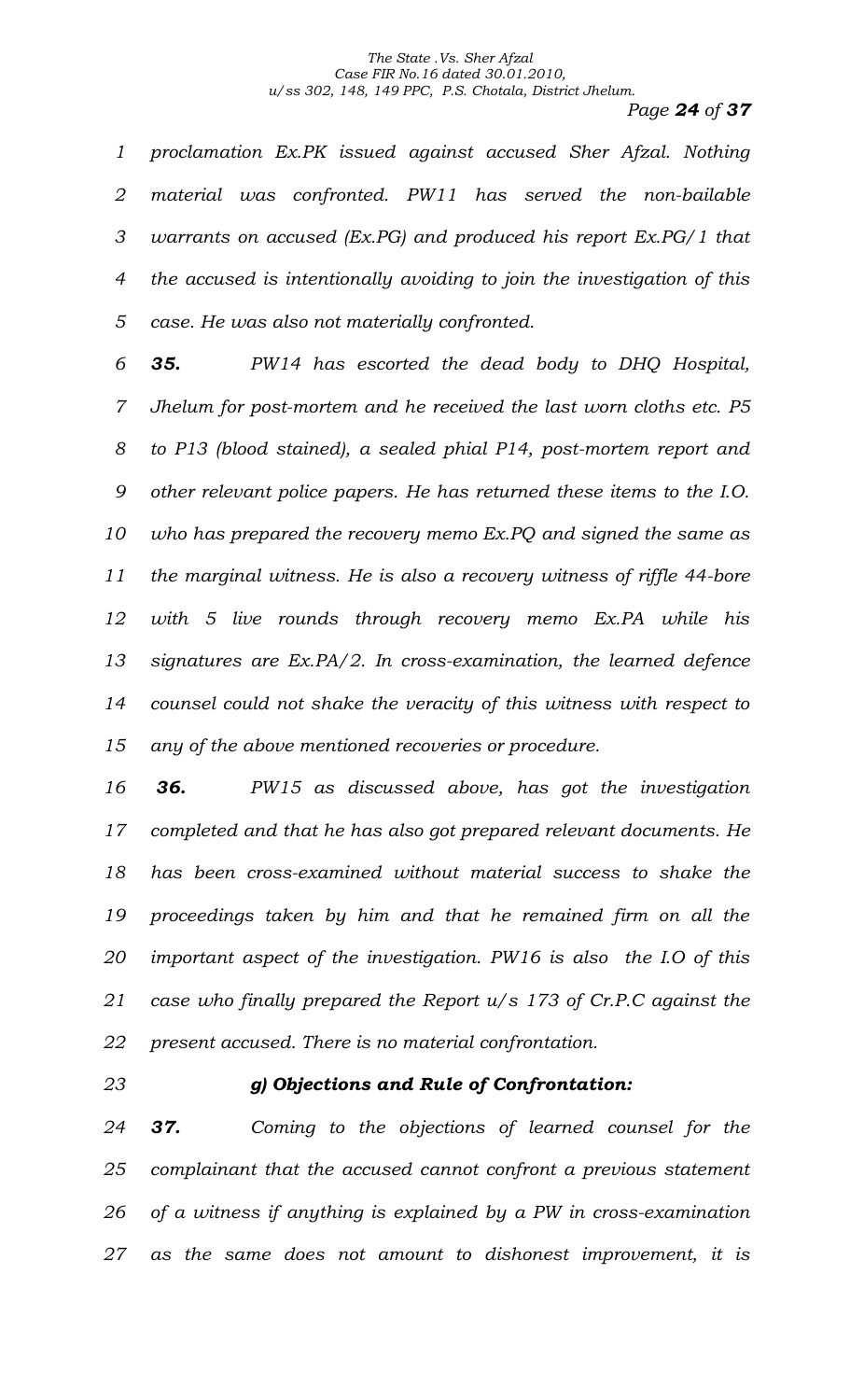*Page 25 of 37*

 *observed that the rule of confrontation is for the accused in terms that whenever a witness goes beyond his statement recorded earlier, he can be confronted with any such document or statement. There is no specific bar in Article 140 of QSO, 1984 or Chapter 12 of the Lahore High Court Rules and Orders, as argued by the learned counsel for the complainant. The objection of learned counsel for the complainant is not sustainable in the eyes of law because otherwise a witness will start wandering in cross-examination to whatever direction he wants to take the Court. Hence, the objection is overruled. <sup>3</sup>*

## *h) Motive:*

 *38. With respect to motive, it is well established that it is a double edged weapon. Even if the same is not proved against the accused, it is not enough to consider acquittal on its own. The evidence of prosecution with respect to the previous FIR against the deceased at the hands of co-accused Abdul Waheed (now convict) establishes that the said convict was having some motive against the present deceased and the present accused, in common intention, has made fire shot on the person of the deceased which, in cumulative effect, has caused the death of the deceased (see statement of PW7). The presence of the accused at the place of occurrence, his active participation in the occurrence and resultant recoveries are enough to declare that the motive part is clearly against the accused.*

 *On Rule of Confrontation, see generally, Rai Muhammad Khan, "Rule of Confrontation: Its Genesis and Development" ([http://ssrn.com/abstract=2415595\)](http://ssrn.com/abstract=2415595).*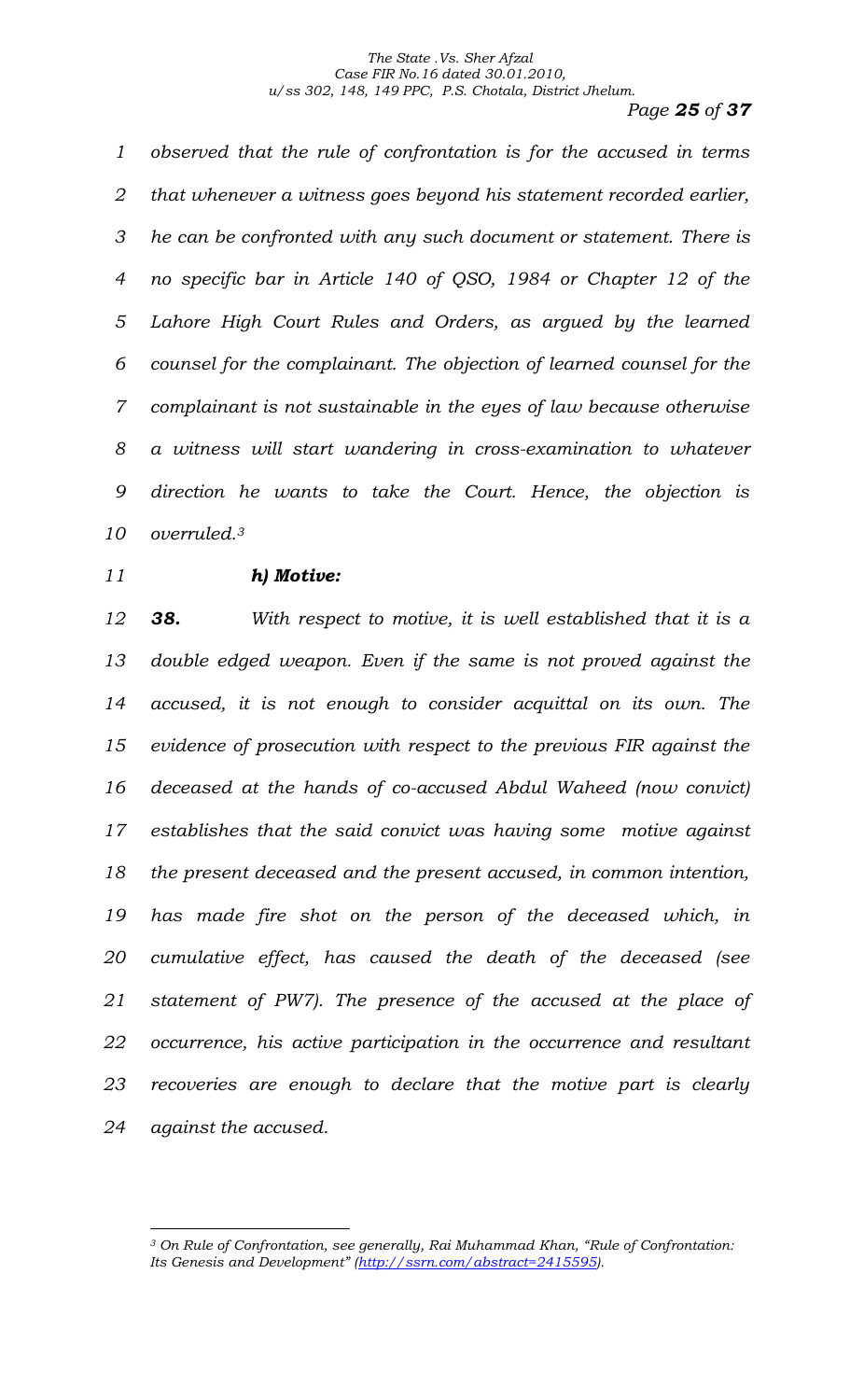*Page 26 of 37*

| 1                                            | i) Evidence of PW12 through Skype and objections:                                                                                                                                                                                                                                                                                                                                                                                    |
|----------------------------------------------|--------------------------------------------------------------------------------------------------------------------------------------------------------------------------------------------------------------------------------------------------------------------------------------------------------------------------------------------------------------------------------------------------------------------------------------|
| 2                                            | 39.<br>Coming to an objection of learned defence counsel that                                                                                                                                                                                                                                                                                                                                                                        |
| 3                                            | PW12 deposition through Skype is illegal procedure is<br>not                                                                                                                                                                                                                                                                                                                                                                         |
| $\overline{4}$                               | sustainable in the eyes of law for a number of reasons. First of all, it                                                                                                                                                                                                                                                                                                                                                             |
| 5                                            | would be pertinent to mention that the said witness was taken on                                                                                                                                                                                                                                                                                                                                                                     |
| 6                                            | Skype to depose virtually on the application of the prosecution dated                                                                                                                                                                                                                                                                                                                                                                |
| $\overline{7}$                               | 21.03.2016 which was allowed by a detailed order dated                                                                                                                                                                                                                                                                                                                                                                               |
| 8                                            | 30.03.2016. The said order has highlighted that why this Court has                                                                                                                                                                                                                                                                                                                                                                   |
| 9                                            | opted to record the statement of complainant/eye witness from                                                                                                                                                                                                                                                                                                                                                                        |
| 10                                           | Saudi Arabia through use of Skype Software. The relevant parts of                                                                                                                                                                                                                                                                                                                                                                    |
| 11                                           | said order, for ready reference, are reproduced as under:                                                                                                                                                                                                                                                                                                                                                                            |
| 12                                           | "Article 164 of QSO, 1984 is also of great relevance in this regard                                                                                                                                                                                                                                                                                                                                                                  |
| 13                                           | which is re-produced as under:-                                                                                                                                                                                                                                                                                                                                                                                                      |
| 14<br>15<br>16<br>17<br>18<br>19             | "164. Production of evidence that has become available<br><b>because of modern devices, etc.</b> In such cases as the<br>Court may consider appropriate, the Court may allow to be<br>produced any evidence that may have become available<br>because of modern devices or techniques."                                                                                                                                              |
| <i>20</i>                                    | б.<br>These are enabling provisions to make the Courts and                                                                                                                                                                                                                                                                                                                                                                           |
| 21                                           | Judicial System relevant to the development in the society. The only                                                                                                                                                                                                                                                                                                                                                                 |
| 22                                           | need is to explore their potential and use in a way where not only                                                                                                                                                                                                                                                                                                                                                                   |
| 23                                           | the rights every party are secured but the benefit of the technology                                                                                                                                                                                                                                                                                                                                                                 |
| 24<br>25                                     | is also used to support the justice system. The instant application is                                                                                                                                                                                                                                                                                                                                                               |
| 26                                           | found an effort to the same effect. In a judgment titled "Aijazur<br>Rehman v. the State", PLD 2006 Karachi 629, the Hon'ble Sind                                                                                                                                                                                                                                                                                                    |
| 27                                           | High Court has observed as under:                                                                                                                                                                                                                                                                                                                                                                                                    |
| 28<br>29<br>30<br>31<br>32<br>33<br>34<br>35 | "11. Because of modern devices and technologies, the trials<br>through video conference are growing fast which are not only<br>advancing the cause of justice but catering various problems<br>such as production of accused in Court, recording of evidence<br>of witnesses from far a place, so on and so forth. The<br>evidence of witnesses can also be recorded through video<br>conferences while the accused remains in jail" |
| 36                                           | The Hon'ble Sindh High Court, in this very judgment, at para No.10,                                                                                                                                                                                                                                                                                                                                                                  |
| 37                                           | has elaborated that the use of video conferences for proceedings of                                                                                                                                                                                                                                                                                                                                                                  |
| 38                                           | cases is common in USA, U.K, Canada and even in India. Para                                                                                                                                                                                                                                                                                                                                                                          |
| 39                                           | No.17 of this judgment is of high importance in this regard which is                                                                                                                                                                                                                                                                                                                                                                 |
| 40                                           | re-produced as under:                                                                                                                                                                                                                                                                                                                                                                                                                |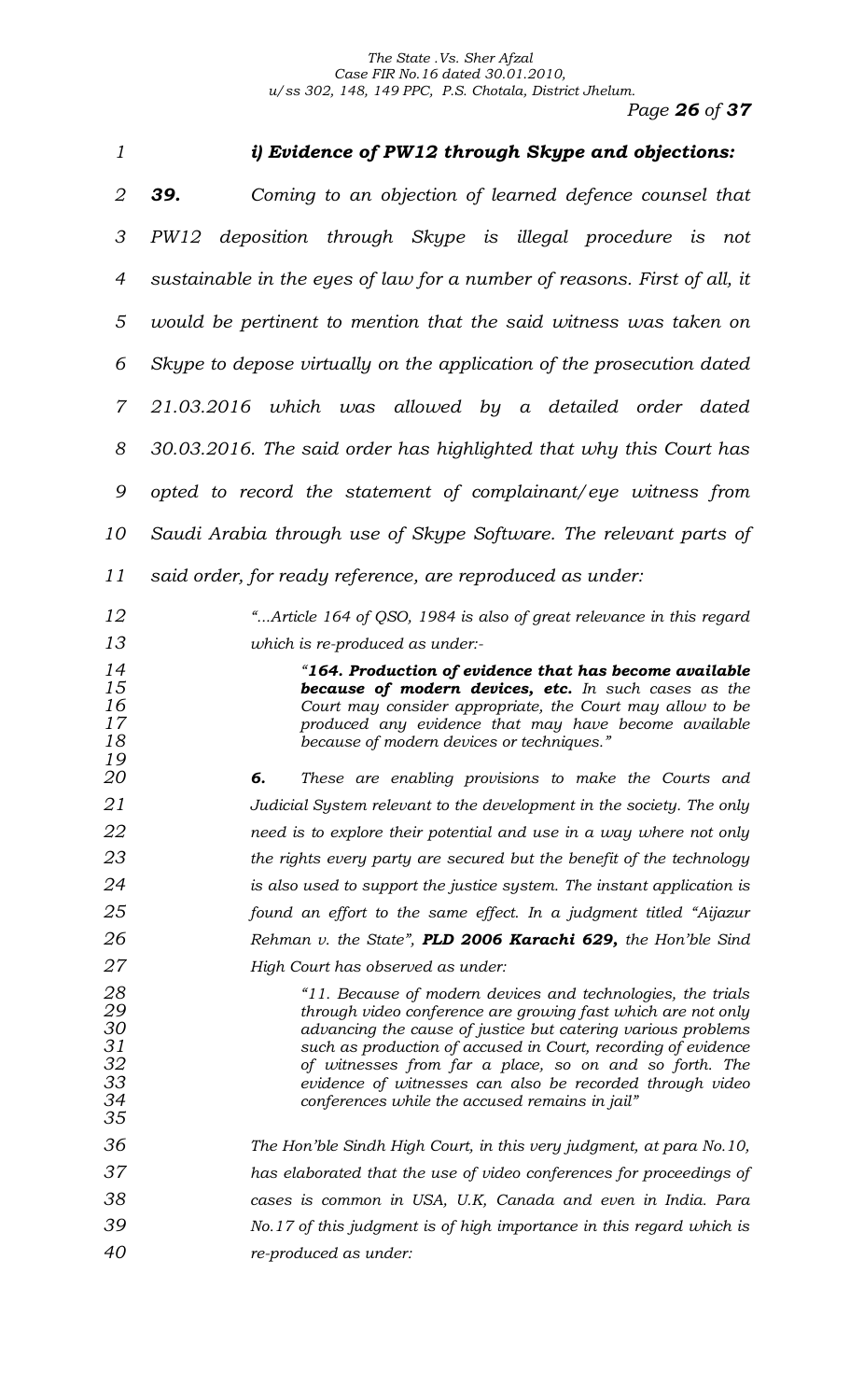*Page 27 of 37*

| 123456789<br>10<br>11<br>12                                                                                                                                                              | "17. Thus the law permits the trial through video<br>conferences. It is further pointed out that if any party wants<br>to record evidence through video conference and if the<br>Government has not provided such facility then the party<br>after paying the expenses of such facility can request the<br>court for such trial. It is emphasized that the Court should<br>encourage such practice keeping in view the facts and<br>circumstances of each case so that all the Courts of Pakistan<br>should stand equal with the Courts of developed countries.<br>This will also remove one of the causes of delay in disposal<br>of cases"                                                                                                                                                                                                                                                                                                                                                                                                                                                                                                                                                                                                                                                                                                                                                                                                                                                                                                                                                                                                                                                                                                                                                                                                                                                                                                                                           |
|------------------------------------------------------------------------------------------------------------------------------------------------------------------------------------------|----------------------------------------------------------------------------------------------------------------------------------------------------------------------------------------------------------------------------------------------------------------------------------------------------------------------------------------------------------------------------------------------------------------------------------------------------------------------------------------------------------------------------------------------------------------------------------------------------------------------------------------------------------------------------------------------------------------------------------------------------------------------------------------------------------------------------------------------------------------------------------------------------------------------------------------------------------------------------------------------------------------------------------------------------------------------------------------------------------------------------------------------------------------------------------------------------------------------------------------------------------------------------------------------------------------------------------------------------------------------------------------------------------------------------------------------------------------------------------------------------------------------------------------------------------------------------------------------------------------------------------------------------------------------------------------------------------------------------------------------------------------------------------------------------------------------------------------------------------------------------------------------------------------------------------------------------------------------------------------|
| 13                                                                                                                                                                                       | Further, in said order, the use of modern technology for Court                                                                                                                                                                                                                                                                                                                                                                                                                                                                                                                                                                                                                                                                                                                                                                                                                                                                                                                                                                                                                                                                                                                                                                                                                                                                                                                                                                                                                                                                                                                                                                                                                                                                                                                                                                                                                                                                                                                         |
| 14                                                                                                                                                                                       | proceedings and the right to fair trial has been highlighted at para                                                                                                                                                                                                                                                                                                                                                                                                                                                                                                                                                                                                                                                                                                                                                                                                                                                                                                                                                                                                                                                                                                                                                                                                                                                                                                                                                                                                                                                                                                                                                                                                                                                                                                                                                                                                                                                                                                                   |
| 15                                                                                                                                                                                       | No.8, which is reproduced hereunder for ready reference:                                                                                                                                                                                                                                                                                                                                                                                                                                                                                                                                                                                                                                                                                                                                                                                                                                                                                                                                                                                                                                                                                                                                                                                                                                                                                                                                                                                                                                                                                                                                                                                                                                                                                                                                                                                                                                                                                                                               |
| 16<br>17<br>18<br>19<br>20<br>21<br>22<br>23<br>24<br>25<br>26<br>${\bf 27}$<br>28<br>29<br>30<br>31<br>32<br>33<br>34<br>35<br>36<br>37<br>38<br>39<br>40<br>41<br>42<br>43<br>44<br>45 | "8.<br>What are requirements of fair trial under Article 10-A<br>of the Constitution of Pakistan, 1973 and other provisions in<br>this regard if the evidence has to be recorded by use of any<br>modern devices and software like Skype etc? The answer is<br>very simple and is even available in the existing provisions of<br>QSO 1984, as discussed above and in Section 353 of Cr.P.C<br>1898 which states that the evidence of witness has to be<br>recorded in presence of the accused so that he has all the<br>rights to cross-examine the deposing witness. Skype or other<br>softwares ensure that the witness is brought in court room,<br>through an electronic/virtual mode, but the conversation is<br>real time and even at no cost, or at a very little cost. In case<br>of any apprehension by the accused, which at the moment,<br>he has shown none, they may be dealt with at relevant time.<br>If we have to consider any fair trial issue between using<br>Article 47 of the QSO 1984, and using Article 164 QSO 1984,<br>ibid, I am sure that use of Skype etc. to bring witness in court<br>room is a better choice, both to protect the rights of the<br>accused to cross-examine the witness and to provide an<br>opportunity to the prosecution to produce its star witness in<br>court through I.T. without any material cost and delay. I see<br>lot of potential in I.T in such like situations so that cases are<br>decided quickly, timely and with all witnesses. I must<br>acknowledge that while writing this order, I have taken<br>guidance from literature available online on this point. There<br>are many good pieces of writing, but I would like to quote a<br>beautifully written research paper by Riley A. Williams titled<br>"Videoconferencing: Not a Foreign Language to International<br>Courts" <sup>4</sup> , on the subject of use of video conferencing by the<br>Courts. This paper has given lot of insight into this regime |
| 46<br>47<br>48                                                                                                                                                                           | with references to case law from other jurisdictions like the<br>United States."                                                                                                                                                                                                                                                                                                                                                                                                                                                                                                                                                                                                                                                                                                                                                                                                                                                                                                                                                                                                                                                                                                                                                                                                                                                                                                                                                                                                                                                                                                                                                                                                                                                                                                                                                                                                                                                                                                       |

*The application of the prosecution was allowed in the following* 

*terms:*

*7 OKLA.J.L.& Tech.54 (2011). Available online at* 

*[www.law.ou.edu/sites/default/files/files/faculty/2011okjoltrev54.pdf.](http://www.law.ou.edu/sites/default/files/files/faculty/2011okjoltrev54.pdf) Accused on 30.03.2016.*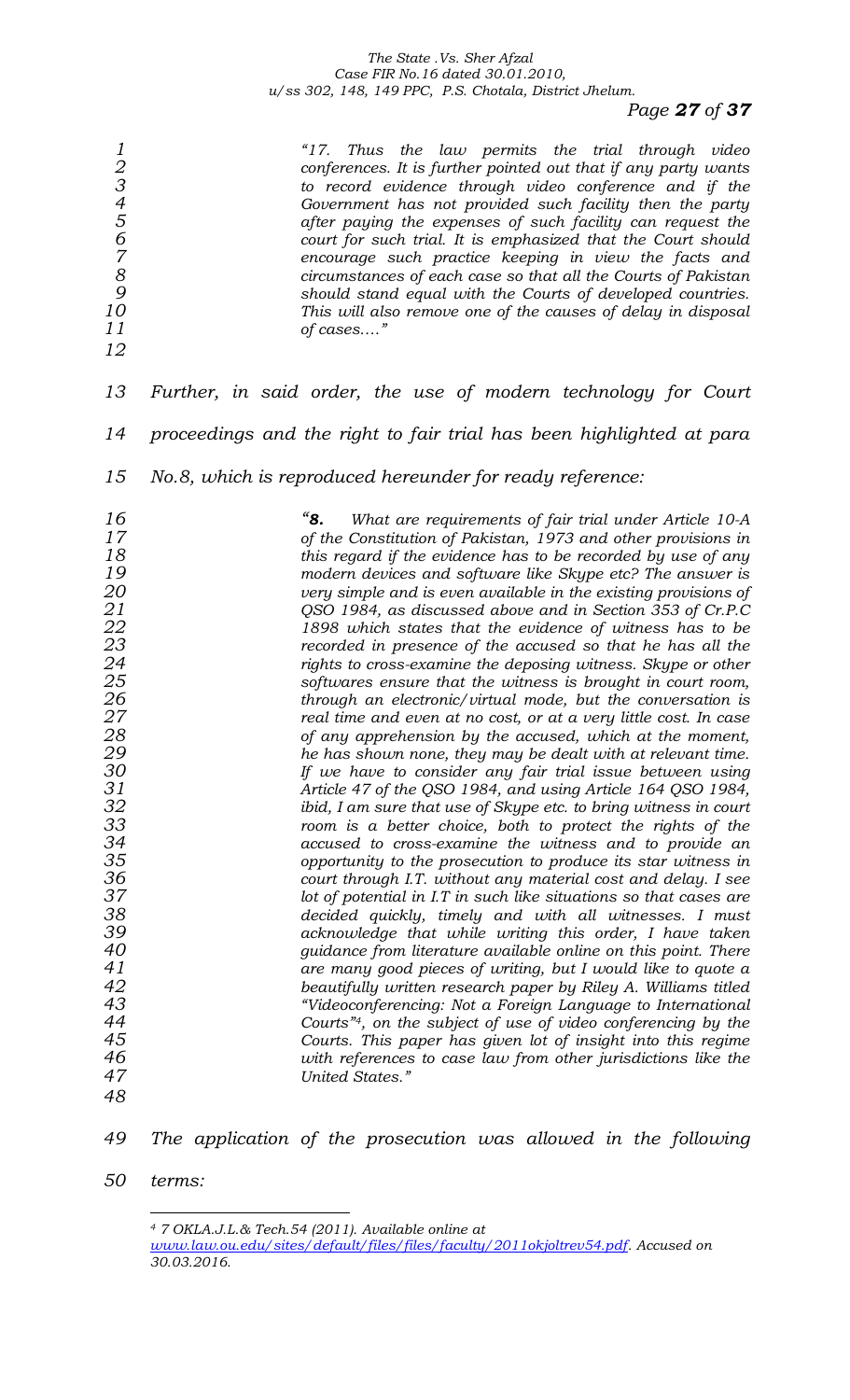*Page 28 of 37*

<sup>4</sup><br> **2** *1* **<b>2** *1 1 1 1 1 1 1 1 1 1 1 1 1 1 1 1 1 1 1 1 1 1 1 1 1 1 1 1 1 1 1 1 1 1 view that the legal regime in this country supports the use of Information and Communication Technology (ICT) for court procedures unless they are against any express law. Hence, the instant application merits to be allowed because the witness is complainant as well as an eye witness and his evidence will definitely help the Court to reach at a just conclusion of this case. The mode, the required social media software and the timing of recording of the witness will be settled with the mutual consent of the parties." Said order was never challenged by the accused at any higher forum. Further, the accused has taken the opportunity to cross- examine the witness who was deposing from Saudi Arabia through Skype. The whole session has been recorded in audio and video formats and even the photographs were taken which are part of this judicial file. This Court has given a detailed memo at the end of the evidence sheet dated 01.04.2016 to ensure that the fair trial rights (Article 10-A of the Constitution of Pakistan, 1973) of the accused are protected. The precautions were taken by this Court in terms that the identity of the accused was taken up by this Court initially and after satisfaction of learned defence counsel, the Oath was administered to the witness and even he was informed that in case he will tell a lie, proceedings against him can be initiated in Pakistan as he is a Pakistani Citizen. For ready reference, the opening part of the statement of PW12 is reproduced as under:*

 *"P.W.12. Rashid Mahmood son of Abdul Aziz, aged 25/26 years, caste Jaat, profession, Labrour, resident of Gurah Jaatan, Tehsil, Dina, District Jhelum on Oath from Saudi Arabia through Skype, the address of my Saudi Arabia is, Tehreek Malik Abdullah Road No.10 Al- Maghrab, Riaz, Saudi Arabia, (Oath Administered at 9:30 a.m.),*  

 *This establishes that the Court has asked the full details about the presence of PW and his address in Saudi Arabia and the*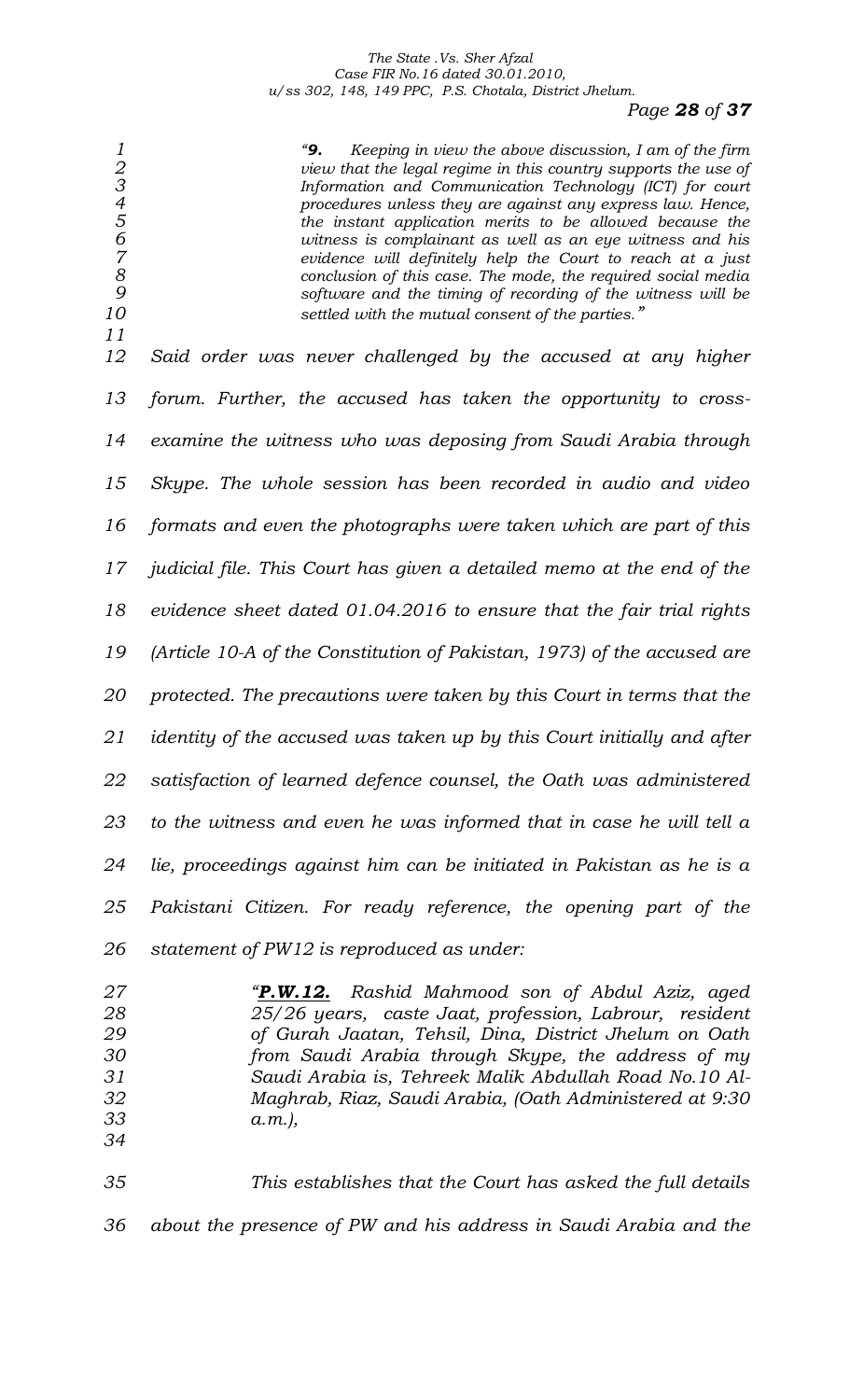*Page 29 of 37*

 *time the Oath was administered to him. The witness has deposed initially that he has received the complaint lodged by him through "Whatsapp" Software and that he has gone through it. It was compulsory for the witness to have the complaint gone through to refresh his memory and that he has to ultimately get it exhibited before the Court and for that purpose the complaint was sent to him through said Software and for that matter, his response to the first question about the complaint was that " I am in receipt of copy of my complaint lodged against the accused through Whatsapp and I have gone through it."*

 *The memo given at the end of the statement of the witness is reproduced as under for ready reference:*

 *"Memo: The above evidence has been recorded through use of Skype software in presence of the counsel from both sides, learned ADPP, the accused in custody and the witness in Saudi Arabia on Skype with Skype account rashid mehmood. This Court has used Skype id dsj.jhelum, which account was created by the I.T. Department of District Judiciary Jhelum on direction of this Court for the above mentioned purpose. Mr. Muhammad Asghar, from IT. Department assisted the Court to successfully run the above Skype Session in the Court Room. The official laptop of this Court has been used for the purpose while the Internet connection was used from my personal Evo Wingle with MDN No.92614001934. To ensure that the whole session is saved electronically, the software Evear has been used whereby the sound track has been recorded in full which will be made part of the judicial file in a CD Ram or any other proper device. Likewise, the video recording through Handy Camera has also been made and said recording will also remain part of the judicial file. Some of the photographs taken by the mobile phone camera. When the witness came on the Skype Session in the morning, in presence of all above, he was introduced with myself as a Trial Judge alongwith all the learned counsel, the accused and brother of the complainant Arshad Hussain. After satisfaction of everyone about the identity of the witness, the above evidence has been recorded. The Court appreciates* 

*evidence of an eye witness in a murder case being an* 

*everyone associated with this Skype Session to record*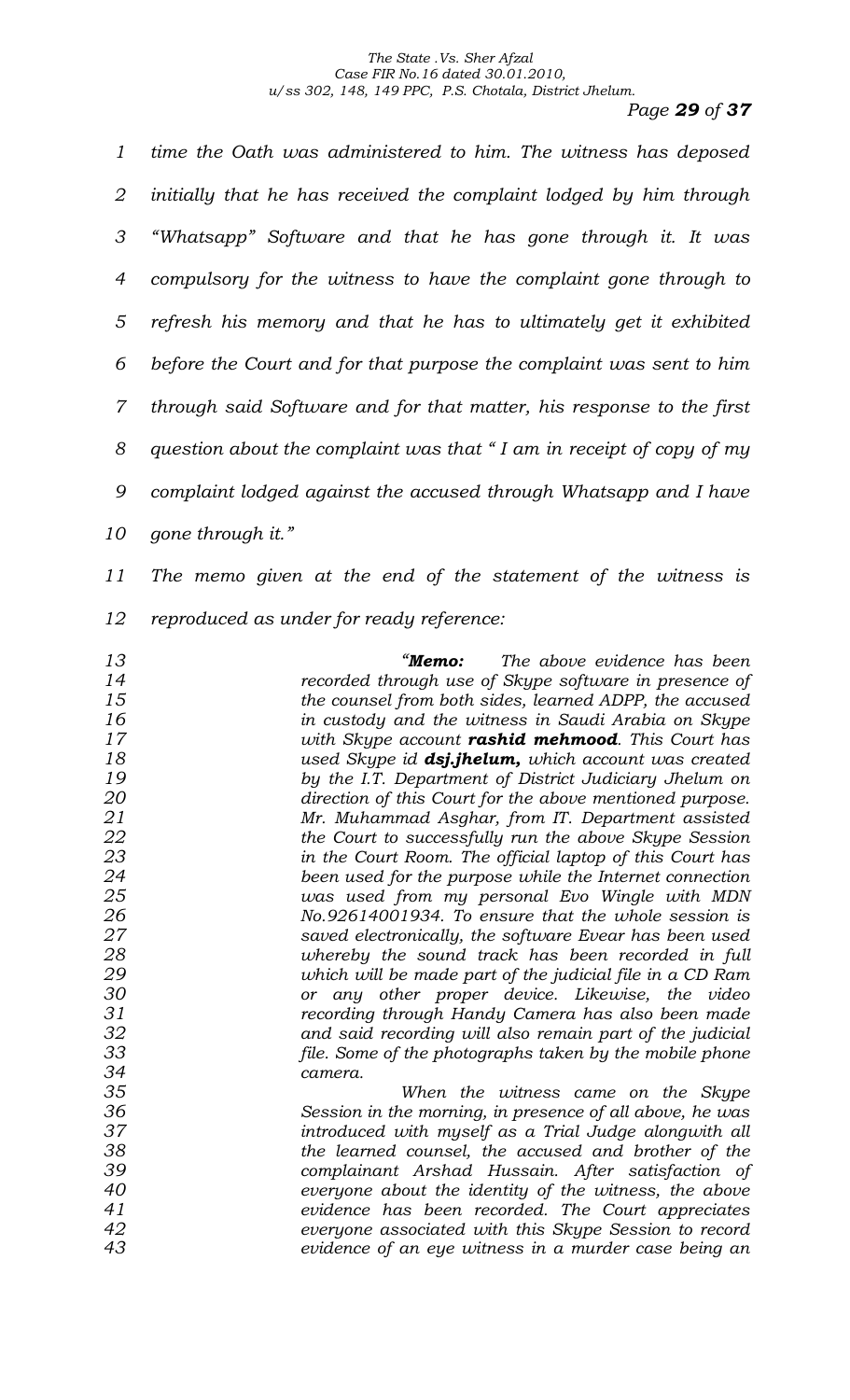## *Page 30 of 37*

| 1<br>$\frac{2}{3}$<br>$\overline{4}$<br>$\overline{5}$<br>$\epsilon$<br>$\overline{7}$<br>8<br>9<br>10<br>11<br>12<br>13<br>14<br>15<br>16<br>17<br>18 | innovative step. The Court was conscious about the fair<br>trial rights of the parties and for that matter has given<br>full opportunity to the parties about any objection over<br>the Skype Session. They have shown full cooperation<br>with and confidence on the Court to conduct this<br>session in this Court. The witness was informed that<br>although he is presently beyond the<br>territorial<br>jurisdiction of this Court but that being a Pakistani<br>citizen, he is bound by all the laws of this land and<br>especially with respect to the recording of evidence in a<br>Court of law and in that case he will violated any said<br>law, he will be responsible for such an act or omission.<br>He is stated that he understands this position.<br>It is made clear that the parties have all the<br>rights to challenge any process in this regard and the<br>appropriate forum may decide any such objection if so<br>raised. |
|--------------------------------------------------------------------------------------------------------------------------------------------------------|----------------------------------------------------------------------------------------------------------------------------------------------------------------------------------------------------------------------------------------------------------------------------------------------------------------------------------------------------------------------------------------------------------------------------------------------------------------------------------------------------------------------------------------------------------------------------------------------------------------------------------------------------------------------------------------------------------------------------------------------------------------------------------------------------------------------------------------------------------------------------------------------------------------------------------------------------|
| 19                                                                                                                                                     | 40.<br>This memo suggests the full procedure taken by the Court                                                                                                                                                                                                                                                                                                                                                                                                                                                                                                                                                                                                                                                                                                                                                                                                                                                                                    |
| 20                                                                                                                                                     | to record the statement of the witness using Skype Software. As                                                                                                                                                                                                                                                                                                                                                                                                                                                                                                                                                                                                                                                                                                                                                                                                                                                                                    |
| 21                                                                                                                                                     | neither the order dated 30.03.2016 was challenged by the accused                                                                                                                                                                                                                                                                                                                                                                                                                                                                                                                                                                                                                                                                                                                                                                                                                                                                                   |
| 22                                                                                                                                                     | nor the procedure of recording of the statement of PW12, therefore,                                                                                                                                                                                                                                                                                                                                                                                                                                                                                                                                                                                                                                                                                                                                                                                                                                                                                |
| 23                                                                                                                                                     | the accused cannot take a plea that the whole procedure was illegal                                                                                                                                                                                                                                                                                                                                                                                                                                                                                                                                                                                                                                                                                                                                                                                                                                                                                |
| 24                                                                                                                                                     | in this regard. To ensure that all the evidence is put to the accused,                                                                                                                                                                                                                                                                                                                                                                                                                                                                                                                                                                                                                                                                                                                                                                                                                                                                             |
| 25                                                                                                                                                     | this Court has also asked a specific question to the accused while                                                                                                                                                                                                                                                                                                                                                                                                                                                                                                                                                                                                                                                                                                                                                                                                                                                                                 |
| 26                                                                                                                                                     | recording his statement $u/s$ 342 of Cr.P.C about PW12 and recording                                                                                                                                                                                                                                                                                                                                                                                                                                                                                                                                                                                                                                                                                                                                                                                                                                                                               |
| 27                                                                                                                                                     | of evidence through Skype. The question No.2 and its answer is as                                                                                                                                                                                                                                                                                                                                                                                                                                                                                                                                                                                                                                                                                                                                                                                                                                                                                  |
| 28                                                                                                                                                     | under:                                                                                                                                                                                                                                                                                                                                                                                                                                                                                                                                                                                                                                                                                                                                                                                                                                                                                                                                             |
| 29                                                                                                                                                     | "Q. No. 2.<br><b>The</b><br>statement of complainant/PW12/Rashid                                                                                                                                                                                                                                                                                                                                                                                                                                                                                                                                                                                                                                                                                                                                                                                                                                                                                   |

 *Mahmood has been recorded through Skype session on 01.04.2016 conducted in this Court Room in your presence and hearing. The complainant was virtually present in the Court Room through Skype from Saudi Arabia while he used his Skype i.d. rashid mehmood and this Court used Skype i.d. dsj.jhelum. What do you say about the use of Skype for recording of the evidence of the complainant?* 

 *Ans. The witness has recorded his statement-in- chief by reading from the complaint."*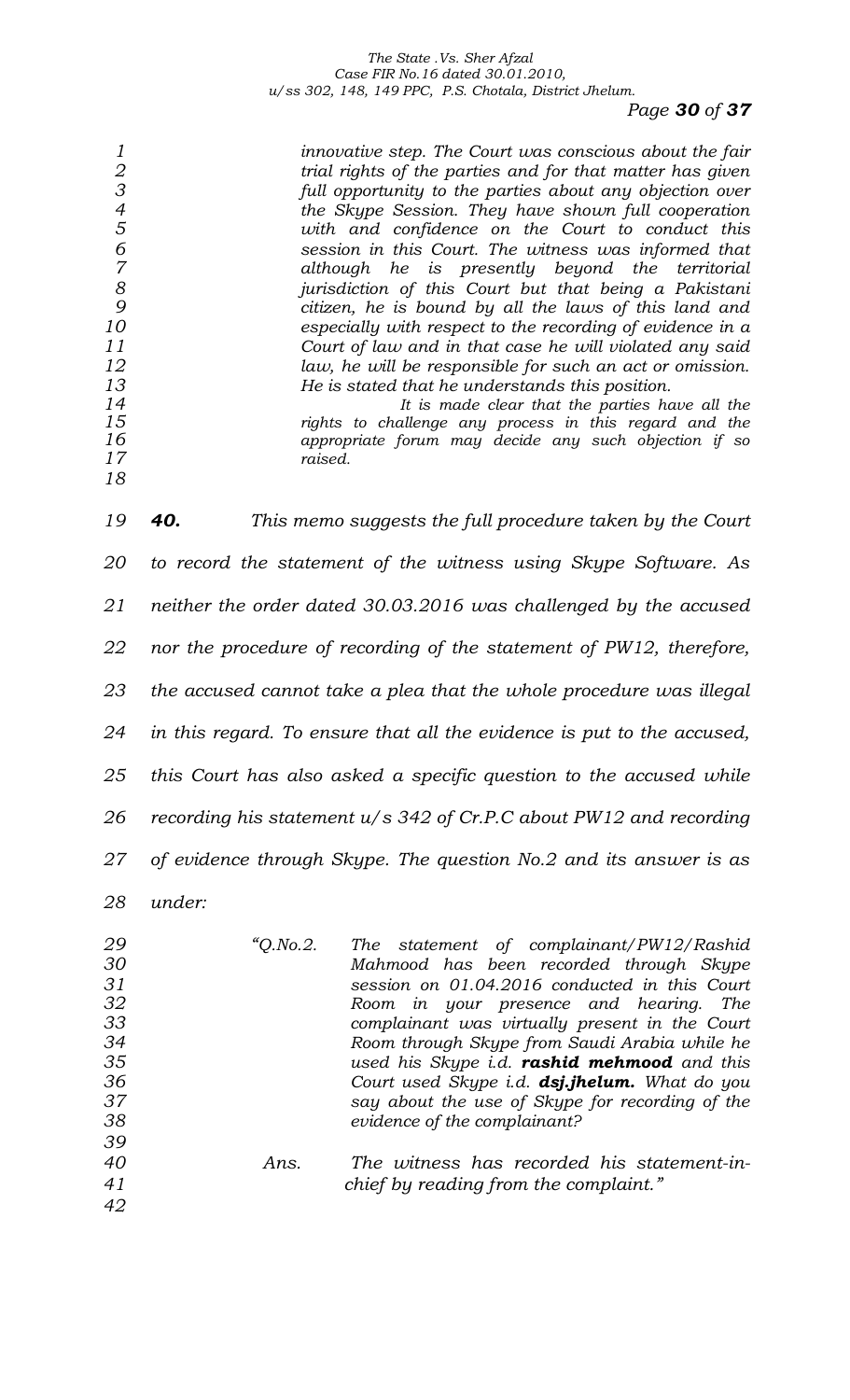*Page 31 of 37*

 *41. Now, dealing with the point that whether the witness was reading the statement in verbatim, it is to be observed that no such demeanour was noted by this Court and even the witness was stated it incorrect that he was reading his statement from the complaint. Learned defence counsel, during recording of examination-in-chief of PW12 has not raised any such objection. Hence, the objection of learned defence counsel is not sustainable on this aspect of the matter and that this Court has given full evidentiary value to the statement of PW12.* 

 *42. It would also be pertinent to mention that the use of video link or video conference technology by the courts in Pakistan has been recognized wherein the evidence in memogate scandal and Benazir Bhutto cases have been recorded by using this technology. In India, the case cited as the State of Maharashtra v. Dr. Praful B. Desai, AIR 2003 SC 2053 provides the recognition of recording of evidence through video conferencing in its legal regime and the provision of Section 273 of Cr.P.C., <sup>5</sup> was held not a bar for a witness to appear in the Court physically for deposition and it has been held that the Code of Criminal Procedure is an "ongoing statute" and the principles of the doctrine "contemporanea exposition est optima et fortissimm" has no application when interpreting a provision of an ongoing statute like the Cr.P.C (Para No.18). It would be appropriate to court some part of Para No.19 of this judgment. It reads as under:*

 *"Recording of evidence by Video Conferencing also satisfies the object of providing, in Section 273, that evidence be recorded in the presence of the accused. The accused and his pleader can see the witness as clearly as if the witness was actually sitting before them. In fact, the accused may be able to see the witness better than he may have been able to if he* 

*The parallel provision in Pakistani Code of Criminal Procedure 1898 is Section 353.*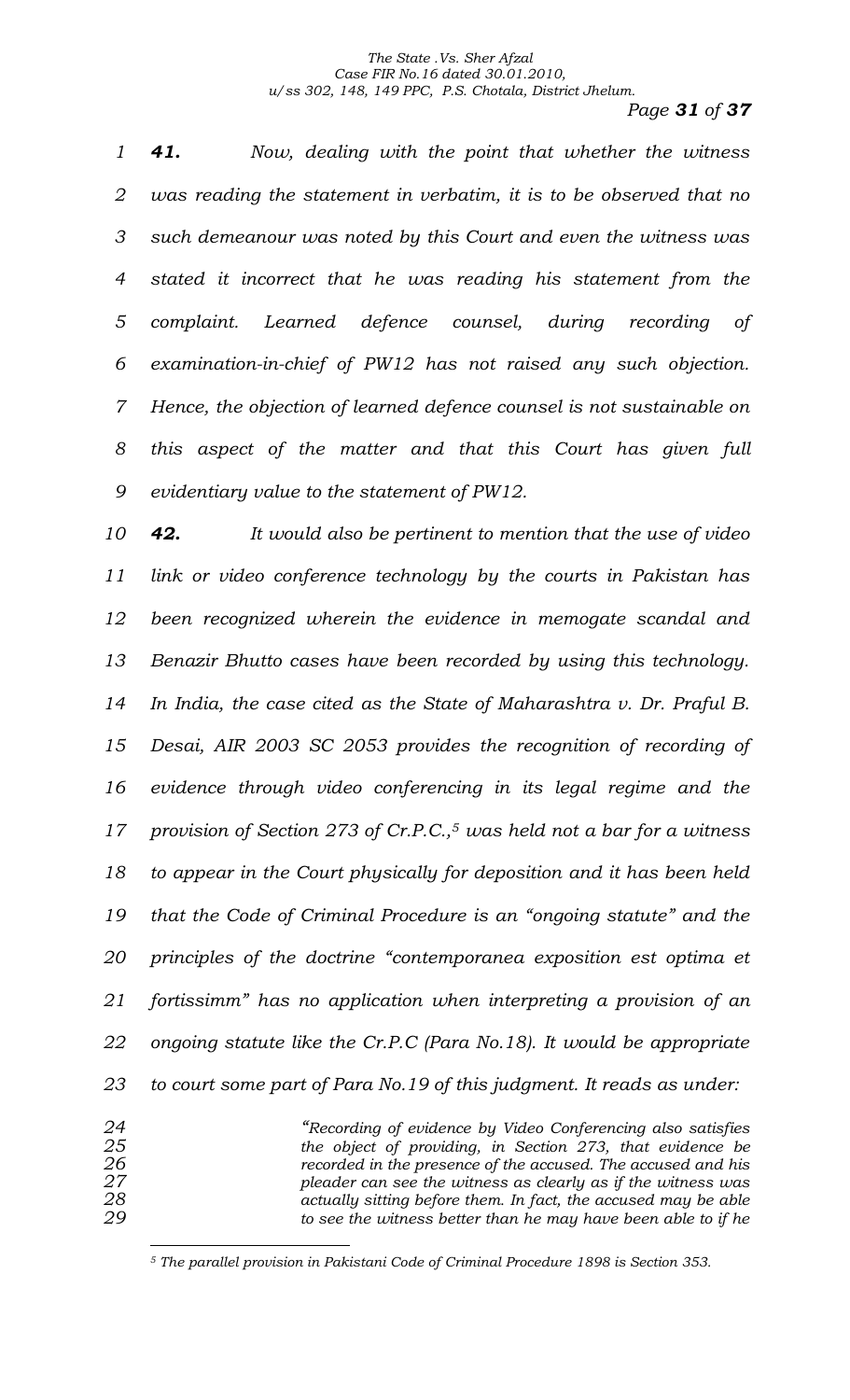# *Page 32 of 37*

|    | was sitting in the dock in a crowded court room. They can      |
|----|----------------------------------------------------------------|
|    | observe his or her demeanour. In fact, the facility to play    |
| З  | back would enable better observation of demeanour. They        |
|    | can hear and rehear the deposition of the witness. The         |
| .5 | accused would be able to instruct his pleader immediately      |
|    | and thus, cross-examination of the witness is as effective, if |
|    | not better. The facility of play back would give an added      |
| 8  | advantage whilst cross-examining the witness. The witness      |
| 9  | can be confronted with documents or other material or          |
| 10 | statement in the same manner as if he/she was in court. All    |
| 11 | these objects would be fully met when evidence is recorded     |
| 12 | by video conferencing. Thus, no prejudice of whatsoever        |
| 13 | nature, if caused to the accused".                             |
| 14 |                                                                |

| 15                                                 | Even internationally, there are many cases decided by different                                                                                                                                                                                                                                                                                                                                                       |
|----------------------------------------------------|-----------------------------------------------------------------------------------------------------------------------------------------------------------------------------------------------------------------------------------------------------------------------------------------------------------------------------------------------------------------------------------------------------------------------|
| 16                                                 | International Tribunal using the video conferencing technology (VCT).                                                                                                                                                                                                                                                                                                                                                 |
| 17                                                 | I would give reference to three important cases decided by                                                                                                                                                                                                                                                                                                                                                            |
| 18                                                 | International Criminal Tribunal for the former Yogoslavia (ICTY). The                                                                                                                                                                                                                                                                                                                                                 |
| 19                                                 | first case is famously known as Tadic case, the other is Mucic case                                                                                                                                                                                                                                                                                                                                                   |
| 20                                                 | and the third is Gotovina case. These cases can be read online at the                                                                                                                                                                                                                                                                                                                                                 |
| 21                                                 | <i>website <u>www.icty.org</u></i> . The thirst of these cases is that the evidence                                                                                                                                                                                                                                                                                                                                   |
| 22                                                 | of a witness through use of VCT is need of the time and the following                                                                                                                                                                                                                                                                                                                                                 |
| 23                                                 | three criteria are prescribed by these judgments for considering a                                                                                                                                                                                                                                                                                                                                                    |
| 24                                                 | witness to be taken on VCT for evidence:                                                                                                                                                                                                                                                                                                                                                                              |
|                                                    |                                                                                                                                                                                                                                                                                                                                                                                                                       |
| 25<br>26<br>27<br>28<br>29<br>30<br>31<br>32<br>33 | a) The witness must be unable, or have good<br>reasons to be unwilling, to come to the tribunal;<br>b) The testimony of the witness must be sufficiently<br>important to make it unfair to the requesting<br>party to proceed without it, and<br>c) The accused must not be prejudiced in the<br>exercise of his or her right to confront the witness.<br>The whole discussion above shows that recording of evidence |
| 34                                                 | through Skype cannot be said to be an illegal act, as is argued by the                                                                                                                                                                                                                                                                                                                                                |
| 35                                                 | learned defence counsel. This Court, while permitting the prosecution                                                                                                                                                                                                                                                                                                                                                 |
| 36                                                 | to bring its witness virtually in the Court Room for deposition, has in                                                                                                                                                                                                                                                                                                                                               |
| 37                                                 | fact adopted the approach of interpreting Section 353 of Cr.P.C in an                                                                                                                                                                                                                                                                                                                                                 |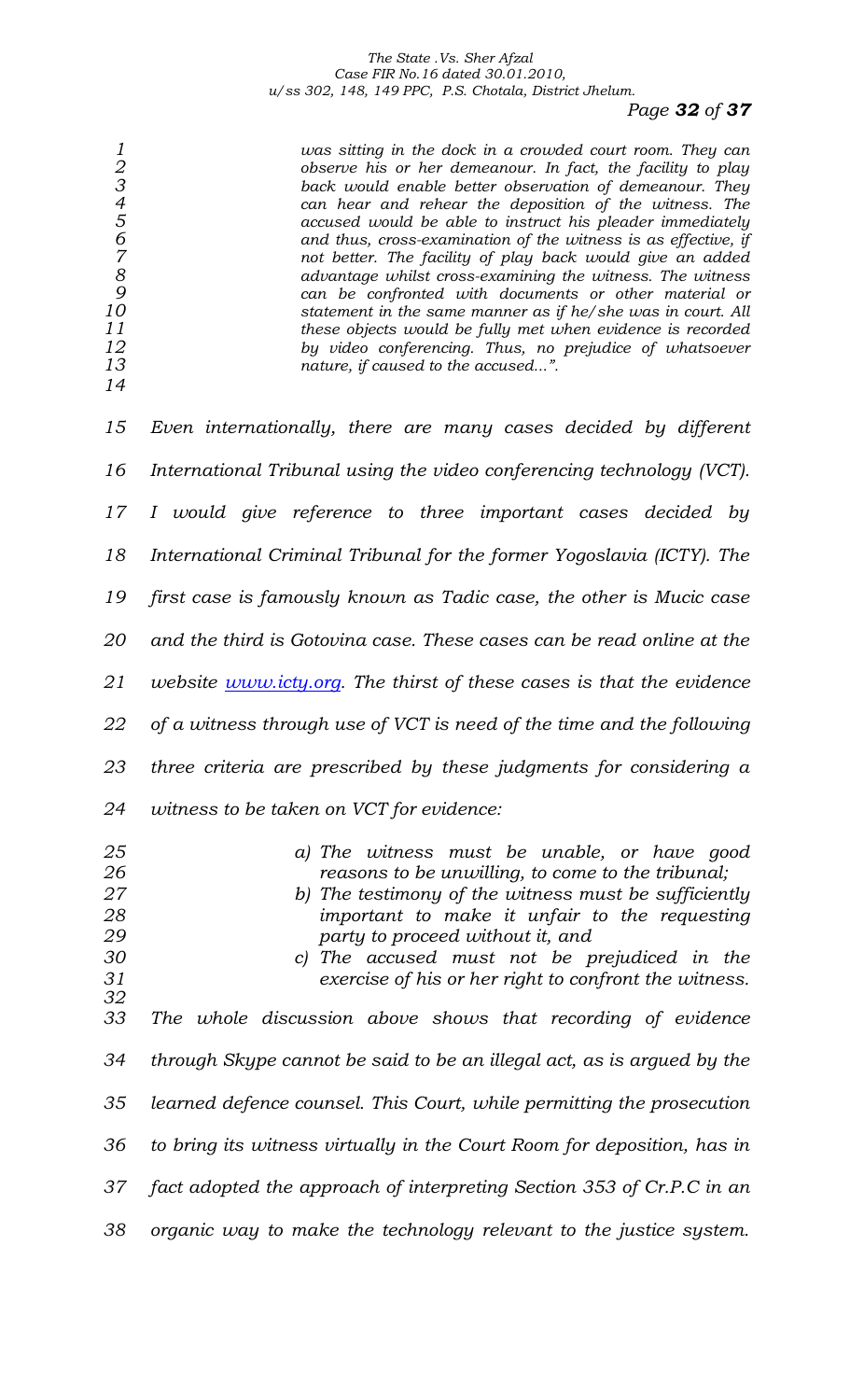*Page 33 of 37*

 *Further, the accused was given full right not only to cross-examine the witness but he was having an opportunity to challenge the order of this Court dated 30.03.2016, the option not used by the accused. Hence, the objections of learned defence counsel are overruled on this point.* 

 *The whole discussion above shows that the prosecution has succeeded in establishing its case against the present accused.* 

## *j) Statement of accused u/s 342 of Cr.P.C:*

 *43. Now coming to the statement of the accused U/s 342 of Cr.P.C, it is found that the material questions No.18 and 19 that why this case against the accused and why the PWs have deposed against him, he has responded as under:*

## *"Ans. No.18.*

 *"I was falsely implicated in this case. In fact, my co- accused Abdul Waheed got registered the case FIR No.205/2009 u/s 394 PPC, P.S. Chotala against Rajjab Ali deceased. I have no nexus with the co-accused (complainant of the case above mentioned). The deceased and complainant forced me to get effect compromise in the above said case but I refused to do it. Due to this grudge, the complainant falsely involved me in this case. Deceased Rajjab Ali and his family had enmity of murder in his village and he was murdered by some unknown persons and it was the unseen occurrence. I have been falsely implicated in this case due to refusal of my mediator between deceased and Abdul Waheed. I have no motive at all against the deceased to commit his murder. I am innocent."*

- *Ans. No.19.*
- *"The PWs are inter-se related and they have deposed falsely against me just to strengthen the prosecution case on the asking of the complainant. Other witnesses*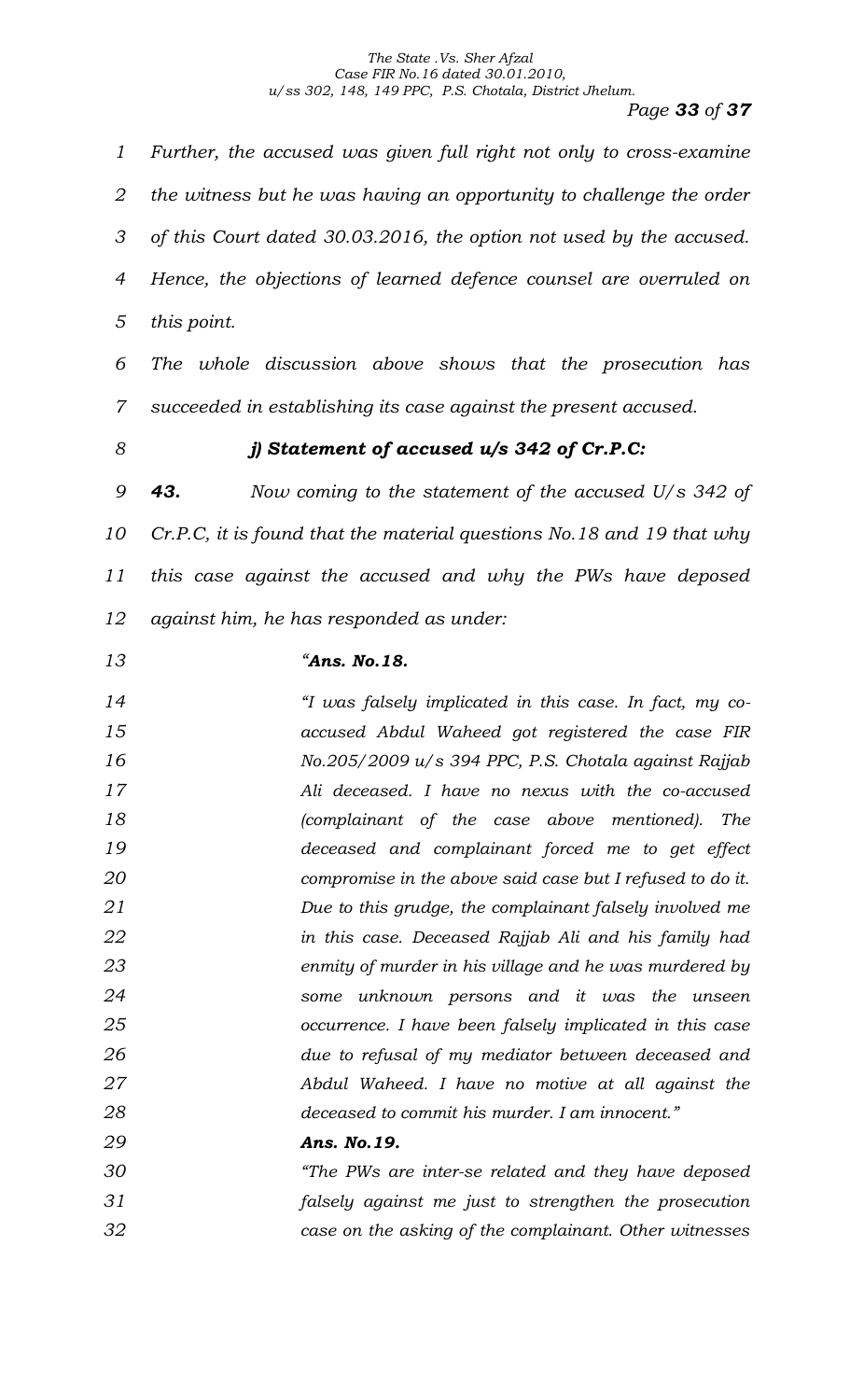*Page 34 of 37*

 *are police officials and they deposed falsely against me being a police officials." These answers are not sufficient to rebut the prosecution evidence, which has been appreciated above. There is no defence evidence or* 

*the statement of the accused u/s 340(2) of Cr.P.C.*

## *k) Case Law:*

 *44. After going through the whole discussion above, it is found that the arguments and the case law relied upon by the prosecution is applicable to the facts and circumstances of this case while the case law and the arguments of learned defence counsel are distinguishable from said facts and circumstances.* 

*Conclusion:*

 *45. For the reasons discussed above, the charges against the accused Sher Afzal alias Sheri u/s 302 PPC is established beyond any reasonable doubt. He is convicted accordingly. However, the offences u/s 148/149 PPC are not established as the prosecution could not establish that an unlawful assembly of 5 or more persons was constituted by the accused and co-accused. Hence, the charges u/s 148/149 PPC are not proved against him. The common intention u/s 34 PPC, however, is established to commit the alleged offence u/s 302 PPC against the deceased.* 

## *Sentence:*

 *46. As this Court has convicted the accused u/s 302 PPC, now, the question comes that what should be the sentence. It is unfortunate in this country that the Cr.P.C does not suggest that the Court will also hear the accused on his quantum of sentence when convicted. Hence, when a criminal case is argued, there are always*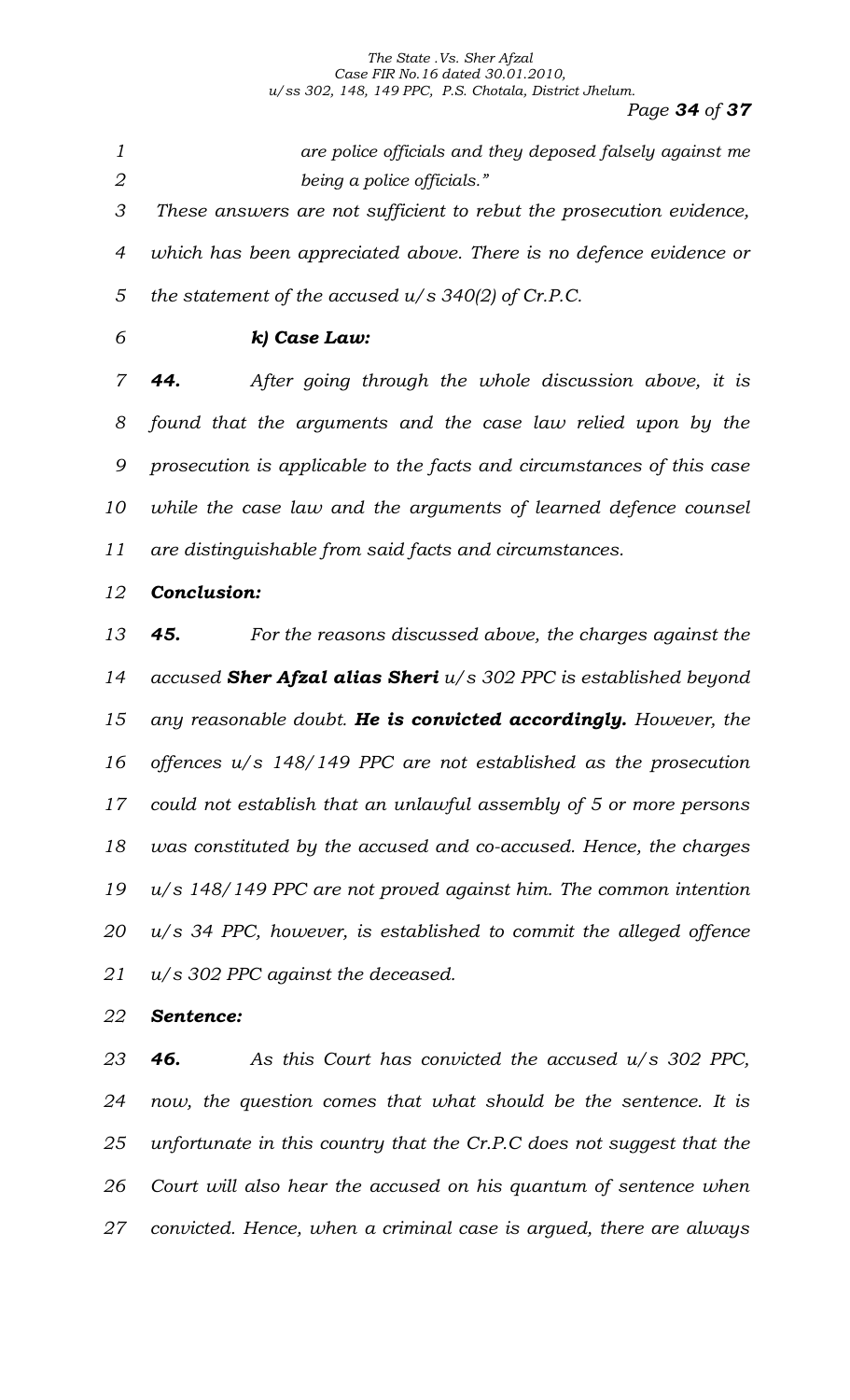*Page 35 of 37*

 *two arguments, i.e., the prosecution argues that the accused be punished for maximum sentence and the accused argues that he be acquitted. Thus, it remains a hard job for the Trial Judge to find out a reasonable sentence when a person is convicted by it. We already know that in other jurisdictions, including India and the United States etc., after conviction of an accused the adjournment is granted to hear the parties on the quantum of the sentence. This is in line with Article 10-A of the Constitution of Pakistan 1973 whereby the right to fair trial has become a fundamental right and thus, the absence of a hearing clause in Cr.P.C. to give opportunity to the accused to argue as to the sentence and its quantum is in a way a denial to him about said fundamental right to the extent of the quantum of sentence to be awarded to him. However, unless this aspect of the matter is not taken up by the legislature, the Courts have to bear the burden to find out the quantum of sentence without hearing the views of the two parties.* 

 *47. Hence, I have given due consideration to all the aspects of this case in minute detail and found that the prosecution has not produced any evidence to punish the accused u/s 302(a) PPC for death as Qisas. Next comes Section 302(b) PPC which provides that a convict of Qatl-e-Amd can be punished with death or imprisonment for life as Tazir having regard to the facts and circumstances of the case, if the proof in either of the forms specified in Section 304 PPC is not available. Here the case of the convict falls.* 

 *48. Now, keeping in view the above discussion, this Court has to consider the sentence of the accused u/s 302(b) PPC. There are two punishments, i.e., death or life imprisonment. When we*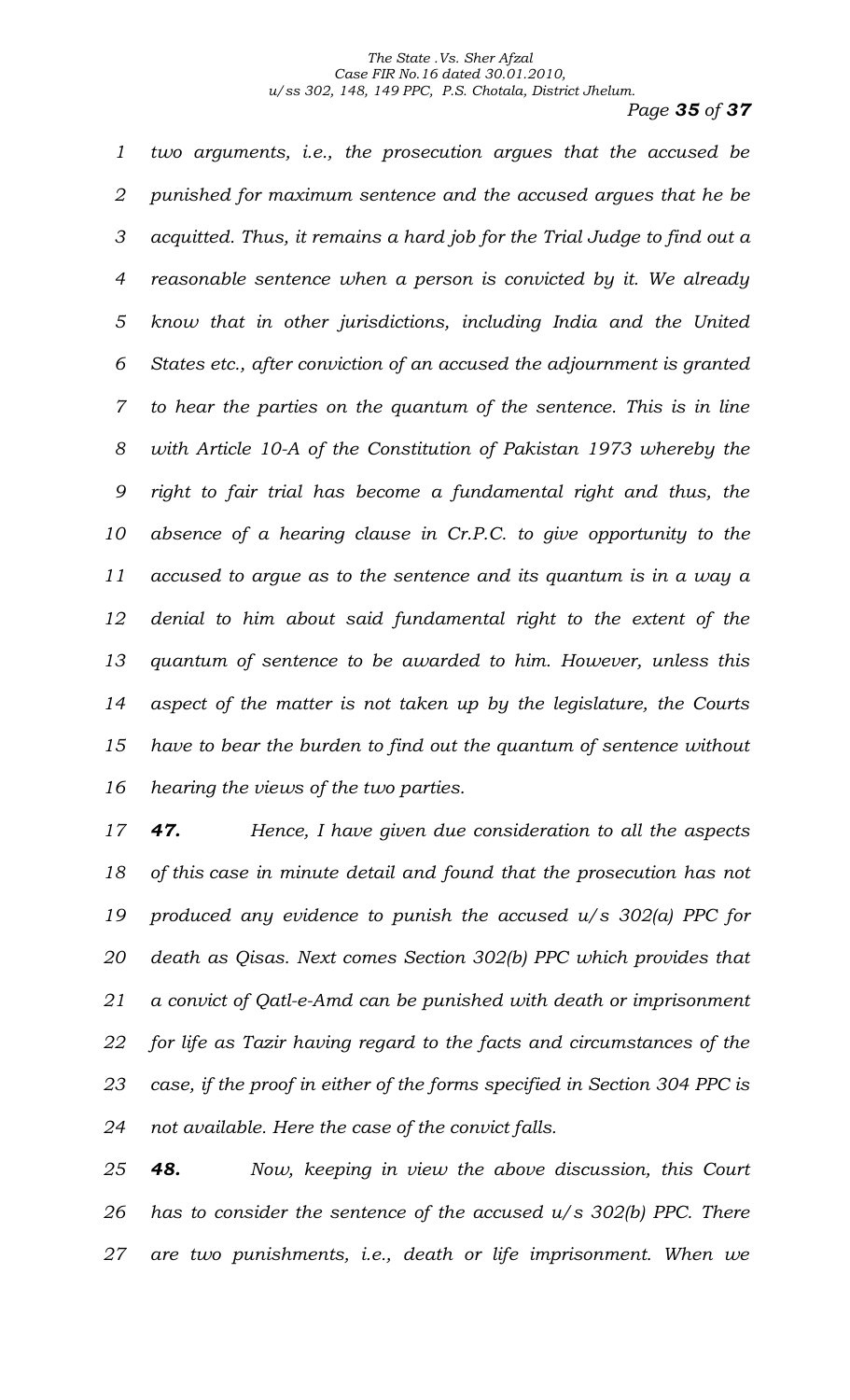*Page 36 of 37*

 *considered the proven fact that the convict has not inflicted a fire shot on any vital part of the body of the deceased and when we have seen that there is only one fire shot attributed to the convict, his case is not that of death penalty. Even this Court has found that the prosecution could not establish the unlawful assembly or common object of the convict with other co-accused but that he has contributed in a way towards the death of the deceased not by inflicting a fire shot on his vital part of the body but on the very lower part of the body, i.e., Pindli, the view of PW7 about which is that said type of injury in itself and when inflicted once cannot cause death of the victim, the Court has considered this situation as the mitigating circumstance to bring the quantum of the sentence from death to that of life imprisonment. Therefore, the convict Sher Afzal is sentenced to life imprisonment u/s 302(b) PPC as Tazir. Further, u/s 544-A of Cr.P.C, the convict is also to pay a compensation of Rs.2,00,000/- to the legal heirs of deceased, if this amount is recovered. In case of default of this payment, the convict, Sher Afzal alias Sheri shall further undergo 6 months SI. The benefit of Section 382-B of Cr.P.C be also extended to the convict.*

## *Case property:*

*49. Case property be dealt with in accordance with law.*

*Free copy to the convict and Learned ADPP*

 *50. In accordance with law, a free copy of this judgment is hereby handed over to the convict. Likewise, a copy is also handed over, free of costs to the learned ADPP for the State.*